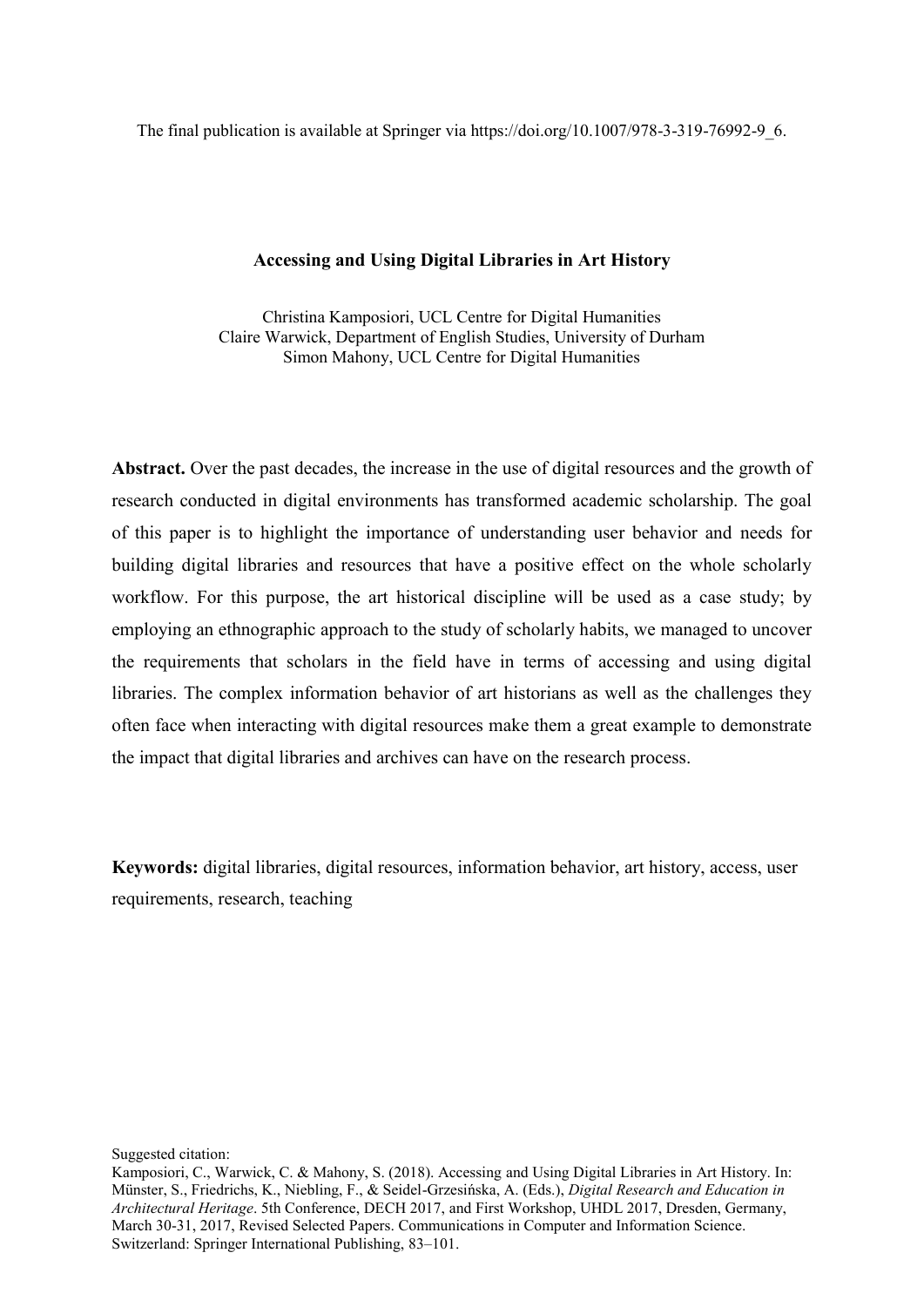### **Introduction**

Technological progress and mass digitization of information resources have brought large changes to traditional scholarship in the Arts and Humanities during the past fifty years. Never before was there such breadth of information and services available for scholars to use; most importantly, though, such developments offer the advantage of not only speeding up the research process, but also for enabling innovative research inquiry. Therefore, as the employment of digital resources and methods in the Arts & Humanities increases, so does the necessity to understand scholarly behavior and provide digital infrastructure tailored to the needs of these researchers.

The emergence of digital libraries and archives has greatly facilitated the need of Arts & Humanities scholars for finding diverse types of information (especially secondary literature); thus, accessing and using a variety of digital resources have become a standard step in their daily work routine. Regarding art history, it is no surprise that most of the previous studies examining the practices of scholars in the field [e.g. see 6, 23, 33] have focused on the ways they look for information. This can be easily justified if we consider the importance that the initial stages of research have for the whole research process; for example, the seeking and discovery of accurate information plays a key role in producing reliable and credible results.

However, there is little research on the criteria upon which art historians' decisions are made when choosing specific digital resources as well as the impact these have in the whole research process. Against this background, we aim to explore how art historians access and use digital resources for the purposes of research and teaching as well as identify the challenges they meet and needs they have. More specifically, the questions we aim to address in this paper are:

- Why do scholars choose particular resources over others for accessing the material they need?
- What are the challenges faced when accessing and interacting with digital resources?
- What effect can digital resources have on different stages of the research process?

Managing to answer these questions could foster significantly our understanding of art historical practice; this knowledge, in turn, could be applied to the creation of better digital resources and tools to support research and teaching in the field. Before presenting our results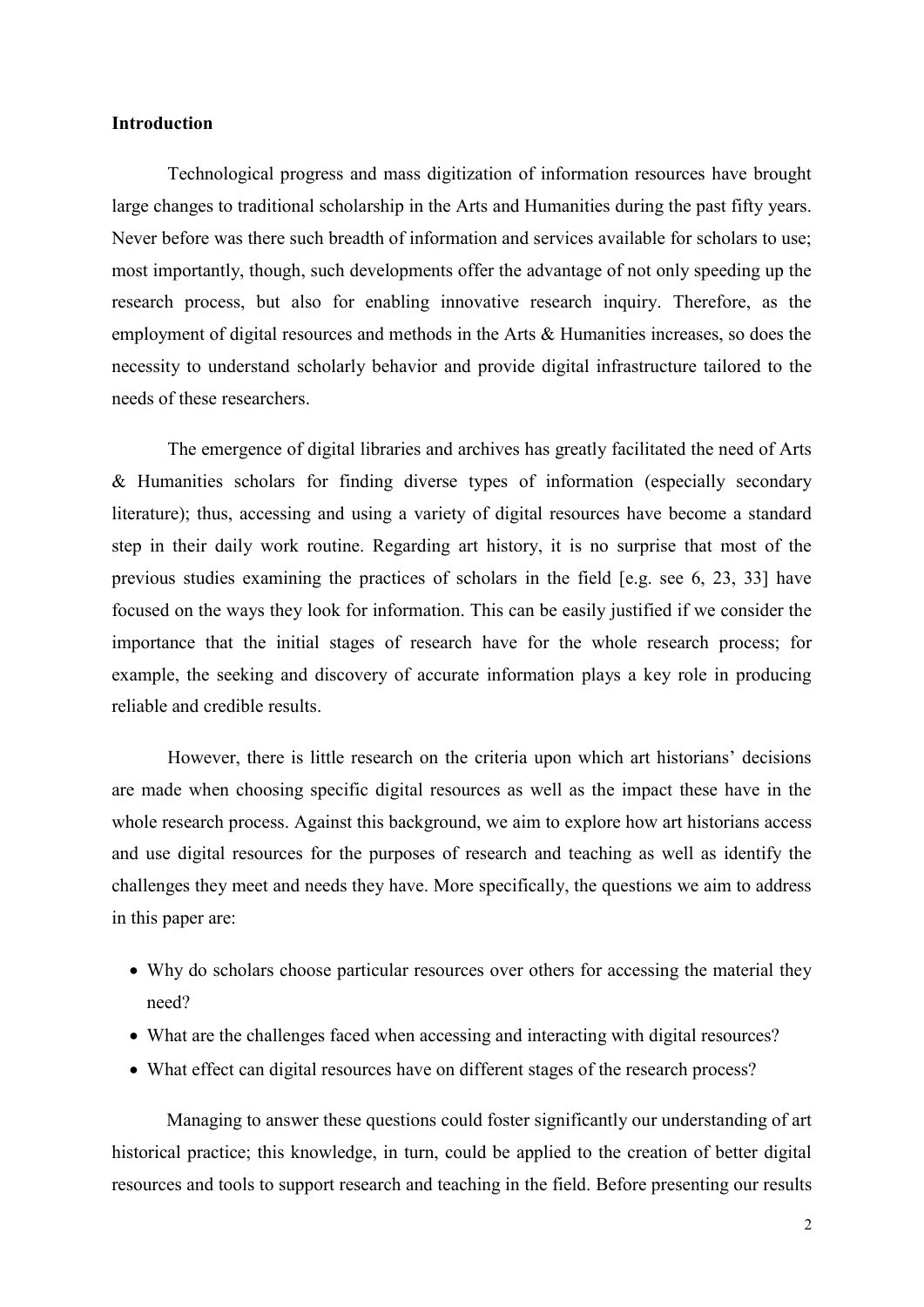to illustrate our argument, though, it is necessary to provide some background details with regards to the information objects employed in art history as well as the practices that scholars follow in order to find the information they need. This will contribute to the building of a more detailed picture of art historians' profile as users of digital resources and libraries.

### **Information Behavior in Art History**

### **a) The discipline and its information objects**

Concerning the discipline of art history, scholarly behavior and researchers' needs is a subject that has been under examination for more than twenty years; though, even today, the needs of art historians seem insufficiently satisfied by digital technologies. According to recent studies [12, 37, pp. 19-22], art historians are still considered to be hesitant towards the adoption of technology, while many researchers are not convinced about the positive effect such technologies can have on their research.

However, this issue can be better understood if we consider several factors that characterize the field and make the employment of digital technologies for research purposes especially challenging. Firstly, the extensive list of subjects studied – many times interdisciplinary in nature – and methodological approaches employed by art historians today frequently require the use of a wide array of information objects (e.g. textual, visual and multimedia) in order to successfully answer a project's research questions. On the other hand, the different career stages of scholars, the various degrees of digital literacy as well as the difficulties often faced by researchers when using digital material - such as access problems, low image quality, copyright issues, cost [also see 14, p. 2, pp 9-11, 19, p. 6, p. 33, p. 40, 37, pp. 33-34] - can significantly impact the use of digital services and tools in research and teaching. Despite the challenges, though, art historians have started developing a greater reliance on digital resources [6, p. 30].

Thinking about the information objects used most frequently by scholars in this area, it is worth noting that, from the foundation of the discipline, art history has developed a close relationship with art objects; art objects tend to play a key role in art historians' research even when they are not the central topic under examination [also see 3, pp. 7-11, p. 7, p. 94, 8, pp.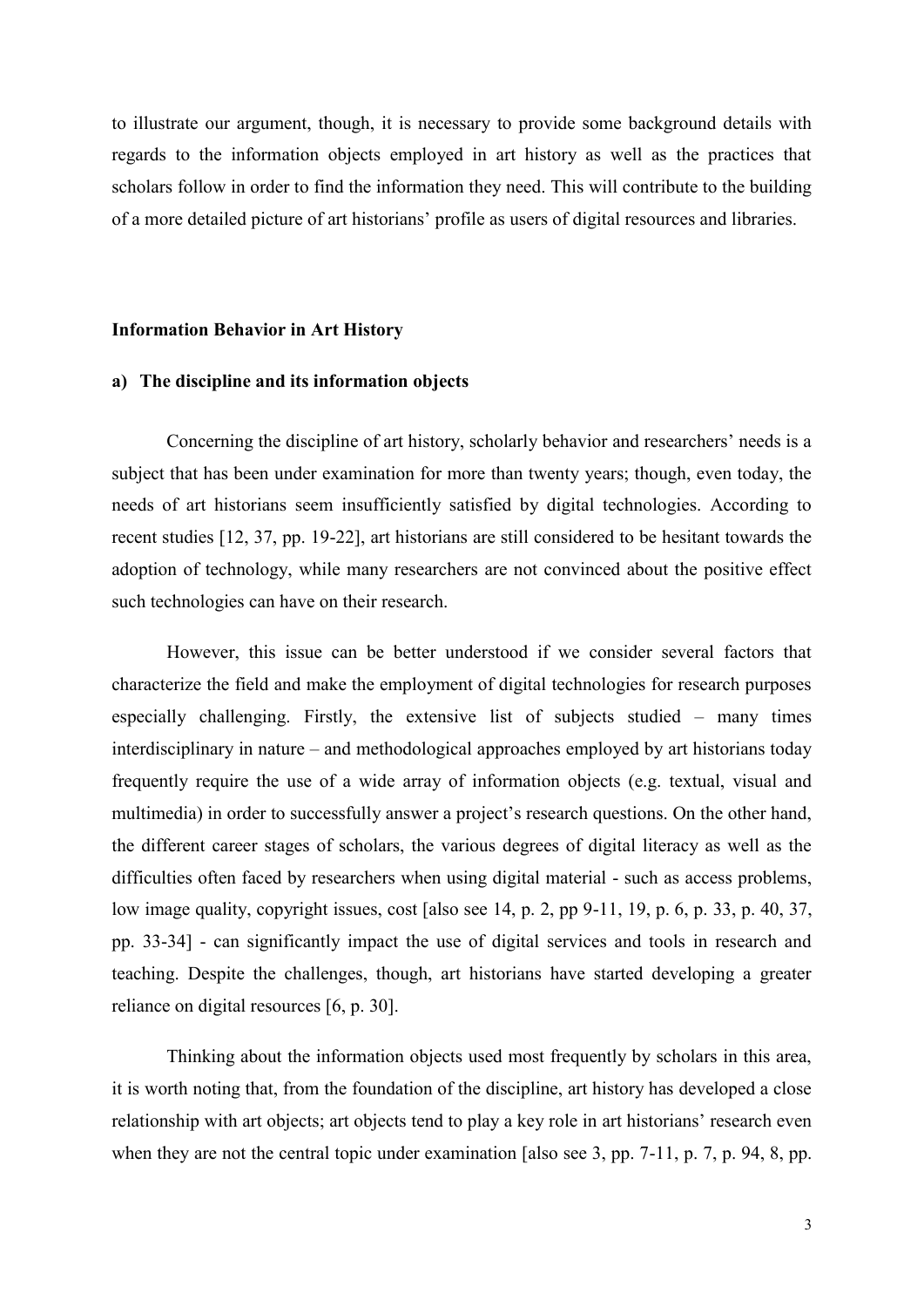120-123]. Yet, although art objects play a principal role in art historical research, information objects in the field are not confined to artworks.

Instead, the information objects necessary for the art historical inquiry consist of an array of resources which complement, substantiate or even sometimes replace the works of art. These have conventional and digital form and they can be textual, visual and multimedia; mainly, they consist of the primary and secondary resources collected from libraries, archives and museums throughout the world. This wide variety of material has also been highlighted by several authors, such as Case [10, pp. 73-74] and Palmer, Teffeau and Pirmann [29, p. 18], who argued that historians' collections can be of the most diverse type, as they collect and study various resources, from archival and visual material to toys and objects related to the time and place of their project's subject; it is worth noting that Palmer, Teffeau and Pirmann [29], in particular, reached this conclusion after examining the collecting habits of researchers in several humanities and sciences discipline.

Of particular significance, though, for the field are the rare books and manuscripts and the visual material, which are considered necessary for the successful conduct of research in art history. More specifically, these information objects acquire additional value if the original art object is lost or difficult to access, as well as when the research subject itself places the art object in a secondary role; for example, when the main subject is the biography of an artist [also see 3, pp. 14-15, pp. 22-31, 8, pp. 122-123, 14, p. 3].

In the digital age, the places where art historians look mostly for the necessary information objects include various digital libraries and archives; databases with visual or other documentary material; digital journals and books; online thesauri, indices and dictionaries; discussion lists, various sites, relevant blogs and online communities [14, p. 3, 21, p. 7, 32, pp. 735-750]. Harmsen [20], in 1996, argued that as the online material increases so will the level of importance that digital resources have for art historical research. Yet, although the use of digital resources has been significantly increased since Harmsen's observation and art historians consider them to be a standard part of their daily work routine, later studies [e.g. see 33, pp. 40-41, 37, pp. 33-34] showed that this does not necessarily indicate a greater degree of importance when compared, for example, with conventional resources; factors such as copyright or the quality of material available can affect their usefulness for scholars' work and, thus, their degree of importance.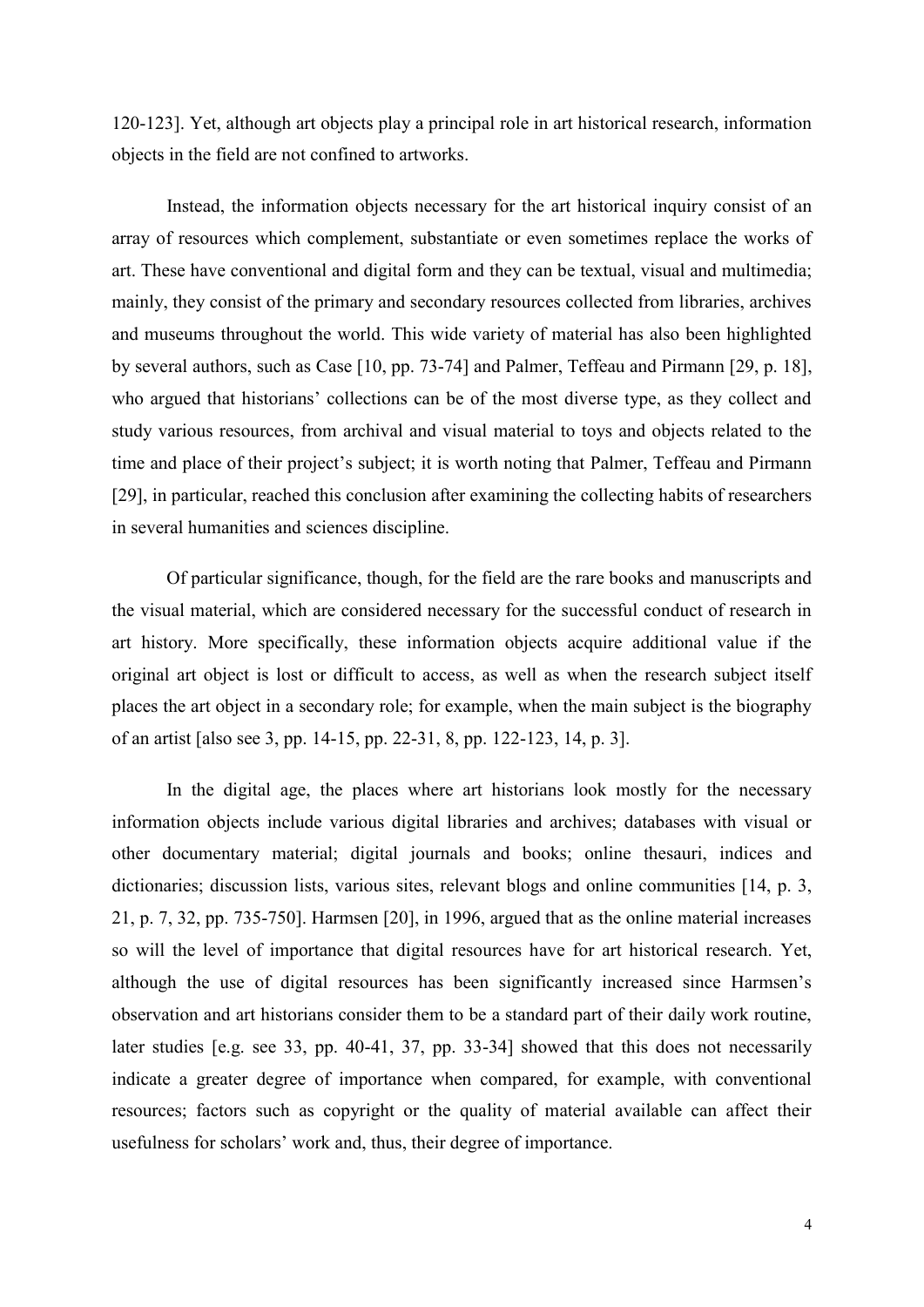Hence, it is widely known that scholars in the field still rely greatly on the conventional material for their research and teaching practice. According to Rose [33, pp. 37- 38], digital resources were more likely to be treated as secondary material than to constitute the basic information object. However, she noted that this preference occurs more due to habit and a feeling of insecurity about digital technologies than indifference about the possibilities they can offer. A similar attitude applies towards the original work of art and its visual surrogates. Generally speaking, there is a strong desire to distinguish the original artwork from its reproductions [3, pp. 11-12, 30, p. 40]. Moreover, the emergence of digital visual surrogates has not managed to substitute the necessity to visit and examine the artwork in person [e.g. see 33, p. 37]. In particular, as lack of access, poor quality and copyright issues are problems art historians have to face frequently when dealing with digital images, the physical examination of the object seems unavoidable [e.g. see 14, pp. 9-11].

Nevertheless, despite the difficulties met, visual surrogates obtain further value and can be treated as primary information objects if the original artwork is lost or inaccessible [as in 3, pp. 14-15]. Also, they are valuable tools for publishing and teaching in art history, as well as for the analytical method of iconography where the comparison between visual representations of art objects is the main concern [e.g. see 3, pp. 19-20, 7, pp. 94-96, 8, p. 123]. Regarding digital images, more specifically, some of the recent studies in the field [6, p. 30, 23, pp. 53-54] have found an increase in their use compared to previous years, suggesting that scholars in the visual arts may have started trusting digital resources. In contrast to previous studies [15, p. 5, 33, p. 39], the results of Larkin's [23, pp. 53-54] research showed a new level of comfort with digital images in art historical scholarship. In particular, more than one third of the participants in her research agreeing to own a digital image collection were art historians. Yet, it should be noted that there are not many recent studies after 2010 documenting how the behavior of art historians has developed towards digital resources, along with the reasons behind it, an issue we aim to explore through this paper.

### **b) Seeking for information**

According to Palmer, Teffeau and Pirmann [29, pp. 9-10] searching for research material can be a rather complicated activity for scholars. In art history, the beginning of the research process and, therefore, the seeking of the needed information, is to a great extent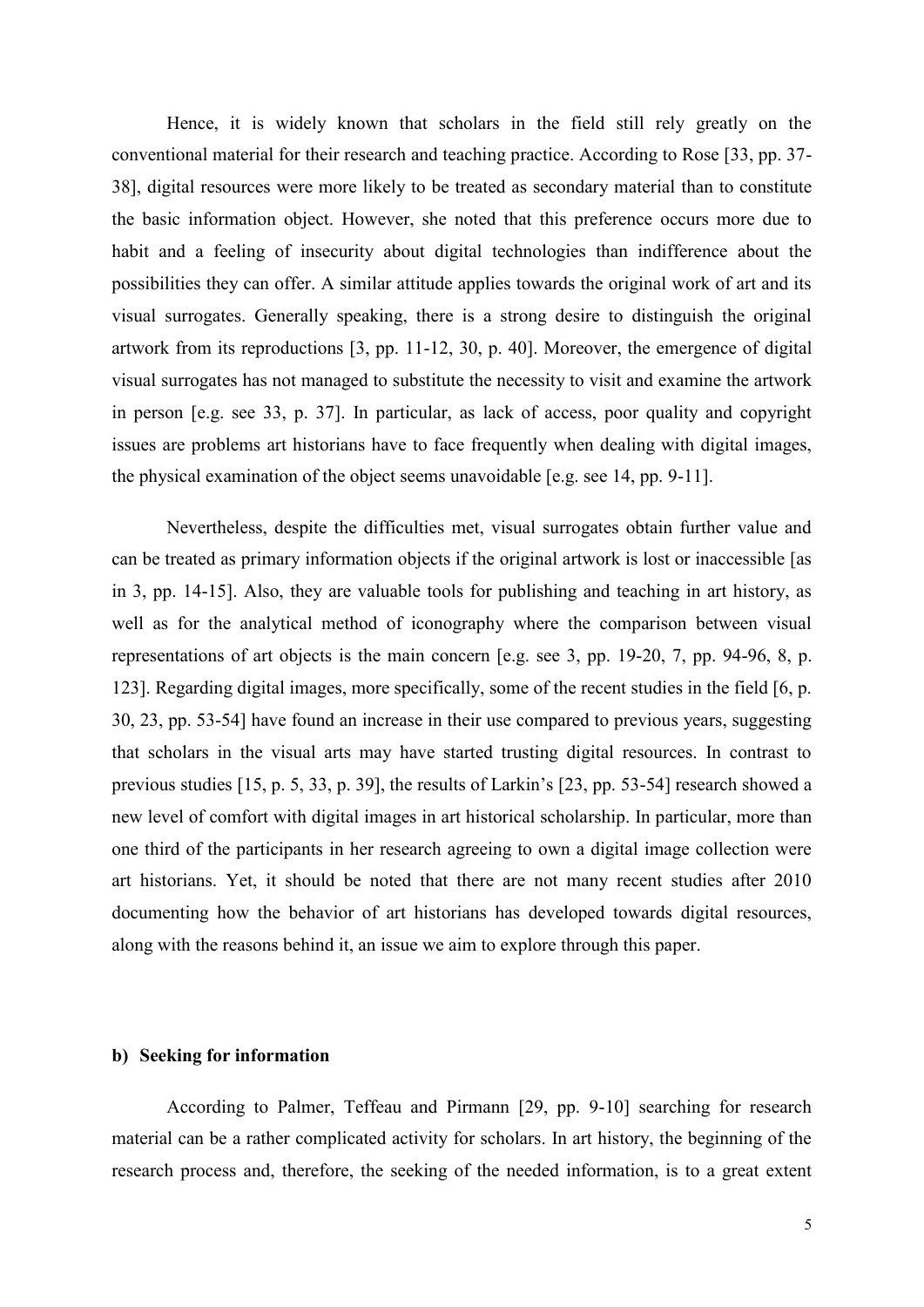linked with the scholar's intuition and memory. These two qualities, which are associated with connoisseurship, apply especially to the case when research starts from the examination of the artwork. Brilliant [8, pp. 121-122], for example, noted that scholars in the field, after mainly relying on their visual memory to examine a work of art, attempt to search for related information objects.

In fact, artworks can often inspire the initiation of the art historical research process through enabling the discovery of the research subject and the generation of research questions. These questions, then, in combination with the experience of the researcher lead to the searching of the required material. At this point, it is worthwhile mentioning briefly the concept of inspiration and how it enables information seeking. A similar behavior with that encountered in art historians can actually be found in architects as studied by Makri and Warwick [25]. According to the authors [25, p. 1758], who examined the information seeking and use behavior of architects, one basic characteristic of the discipline, in general, but also of the behavior of scholars was creativity; for example, students in their research mentioned how the discovery of particular resources in their field inspired them with ideas for their current or future projects. Thus, it was argued [25, pp. 1767-1768] that the electronic resources and systems which are intended to support this type of behavior should be designed to enhance this fundamental quality of the research in the field.

One of the frameworks that Makri and Warwick [25] used for identifying and analyzing this type of behavior in architects was Shneiderman's Genex framework [35, pp. 119-124] which is considered appropriate for understanding creative information work. This framework includes four creative activities with regards to information - collect, relate, create and donate - and potential tasks associated with them [in 25, p. 1750]. Shneiderman, though, suggested that these activities are non-linear and creative work may entail going back to previous stages when required or include repetitive tasks [in 25, p. 1750].

However, the relevance of this framework for this paper lies in the fact that art history is a highly creative discipline, which as we said before uses art works not only as information objects but also as a source of inspiration. Therefore, from the perspective of Shneiderman's framework, it can be argued that the gaining of information from artworks- information that work as inspiration drive for information seeking at the initial stages of art historical research- can constitute a task that belongs to the collect activity. An additional remark here may be that this particular role of artworks as inspiration for further information seeking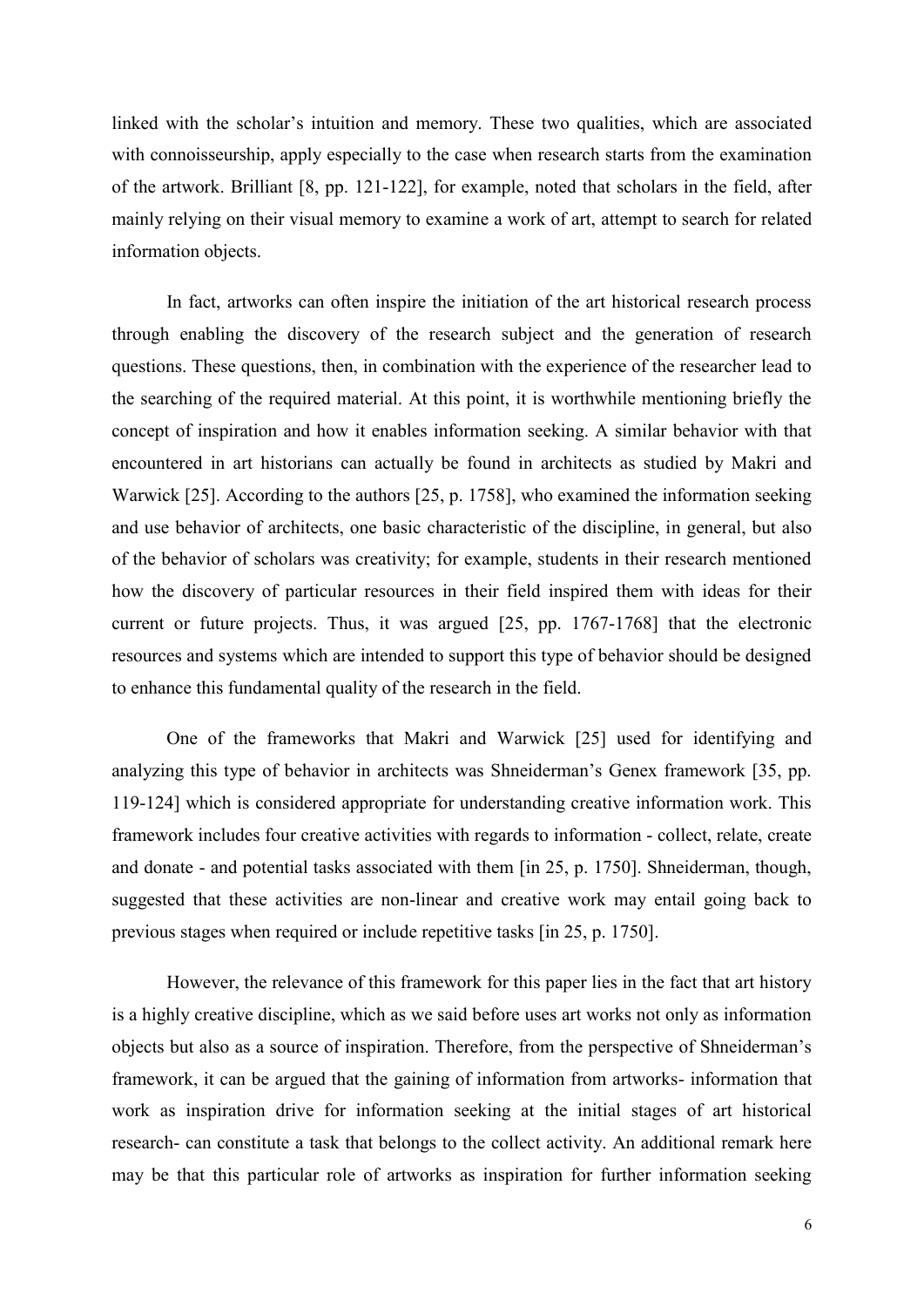should be taken into account when designing digital tools and services for supporting art historical scholarship.

Continuing with the examination of the first stages of the research process in art history, Bailey and Graham [2] suggested that the types of information objects required each time for conducting a project in the field, as well as the way the research will continue, are determined by the research subject. At this early stage of research, Bakewell, Beeman and Reese [3, p. 111] argued that every possible resource may prove useful. However, when art historians start looking for information to support their research questions, they have to deal with a variety of difficulties. As mentioned earlier, the diverse information objects that scholars need are usually scattered all over the world; thus, travel becomes an inevitable part of the research process in the discipline. Yet, although digitization of information and the provision of online access to material have not yet managed to replace this need to travel, they have considerably reduced the time to seek and discover the necessary resources [also in 33, p. 40].

Regarding the practices employed for finding information, chaining and browsing are those preferred in the discipline. In fact, this is one of the reasons why Beaudoin [5, pp. 34- 35] argued that art historians' information seeking behavior matches Mann's [26] 'Subject or Discipline Model' and 'Library Science Model' of information seeking as well as Bates' [4] 'berrypicking' model. According to these models, the great reliance on libraries for browsing material and the use of bibliographies, citations, indices and abstracts for tracking resources are among the characteristics fitting art historians' information seeking behavior.

To begin with, chaining is a significant information seeking activity in art historical research and it is usually carried out through, principally, textual resources such as books, articles, bibliographic catalogues, references and footnotes [also see 8, p. 126]. In addition, art historians prefer to use chaining not only for finding relevant research material, but also for staying up to date with the latest news in their field [2, p. 752]. In the digital environment, various databases, such as indices and online catalogues, have been designed to meet these specific needs [13, pp. 225-226, 32, pp. 737-741].

Regarding browsing, it tends to be a popular activity among Arts & Humanities scholars and has been traditionally conducted in libraries around the world. Brockman et al. [9, p. 13] argued that this is because printed versions of books and journals are to a great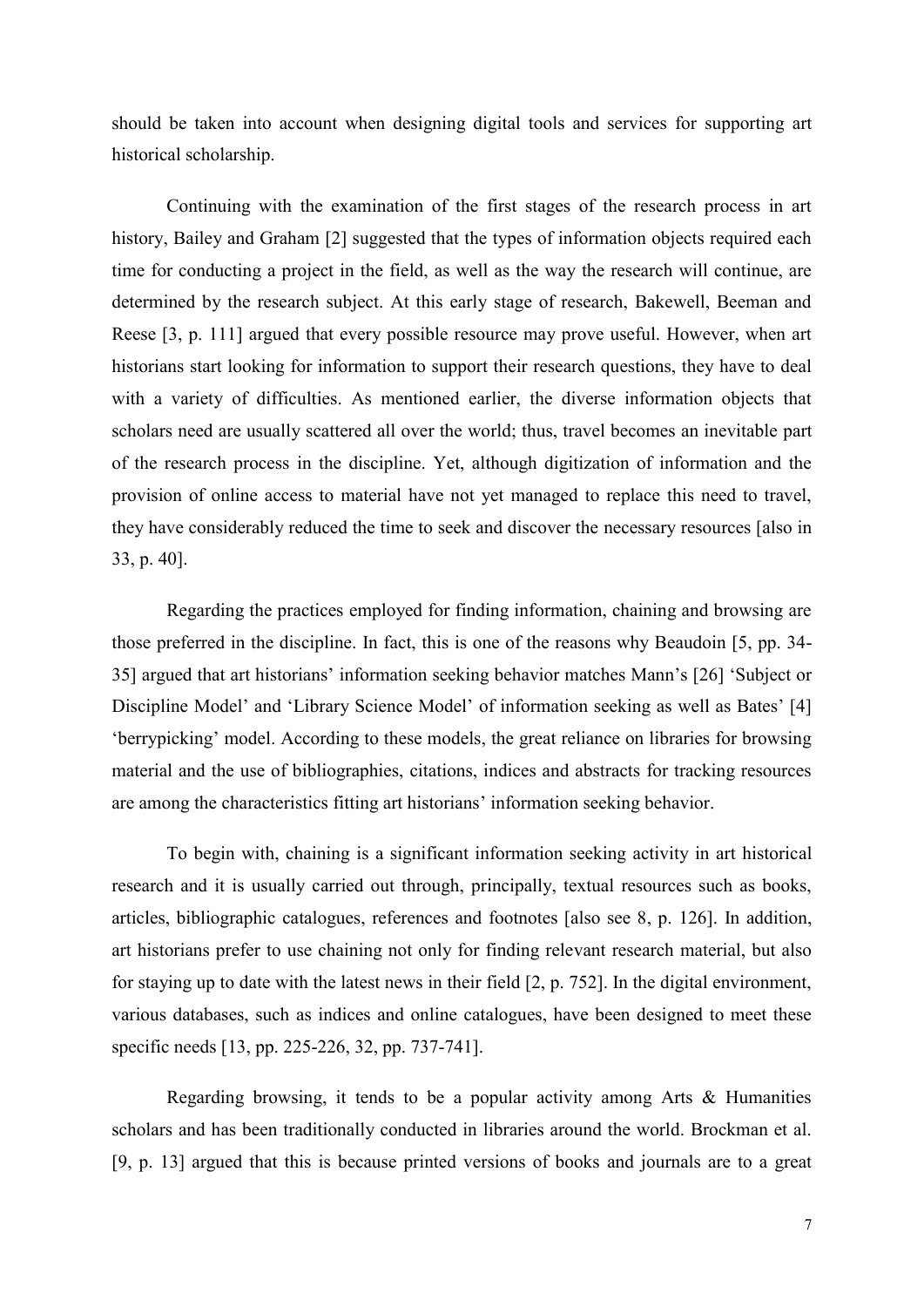degree suitable for browsing and easy to use. Yet, it is well known that art historians are especially interested in browsing databases containing digital surrogates of artworks; in fact, they constitute one of the primary places of interest for searching visual material.

Also, this activity, as Palmer, Teffeau and Pirmann observed, differs from the other information seeking activities; 'browsing tends to be open ended with the searcher looking through a body of assembled or accessible information' [29, p. 13]. Furthermore, as browsing

> [...] tends to be broad and flexible, scholars encounter materials that would not be found through searching or chaining, and the new information may stimulate unexpected and fortuitous intellectual connections [29, p. 14].

In that way, browsing enables serendipitous discovery [see also 13, pp. 217-218, 29, p. 14], a valuable aspect of information seeking to bear in mind when designing digital tools and services for enabling information searches.

Finally, networking and informal communication with colleagues are practices that are commonly employed across Arts & Humanities to discover information. Regarding art history, Stam [36, pp. 28-29] referred to the communication between colleagues in the field as the 'invisible college', constituting an important part of the information seeking behavior of art historians. Being in the digital age, these activities are supported by a range of tools and services. E-mail, discussion lists, forums, blogs, online conferencing services and other online communities are some of the digital tools and services that enhance these activities and, thus, scholars' information seeking [e.g. see 7, pp. 99-100, 19, pp. 5-6, 21, p. 4].

#### **Methodology**

This study employed an ethnographic approach to the study of scholarly practices by conducting semi-structured, in-depth interviews with twenty art historians as well as observation of their physical and digital personal information collections in order to identify the particular needs they have when they build them. We argue that personal collections, being at the core of art historians' workspace [also see 24, pp. 23-25], are an important starting point for understanding behavior and practices that are difficult to study otherwise, due to the private nature and the various personal criteria applied.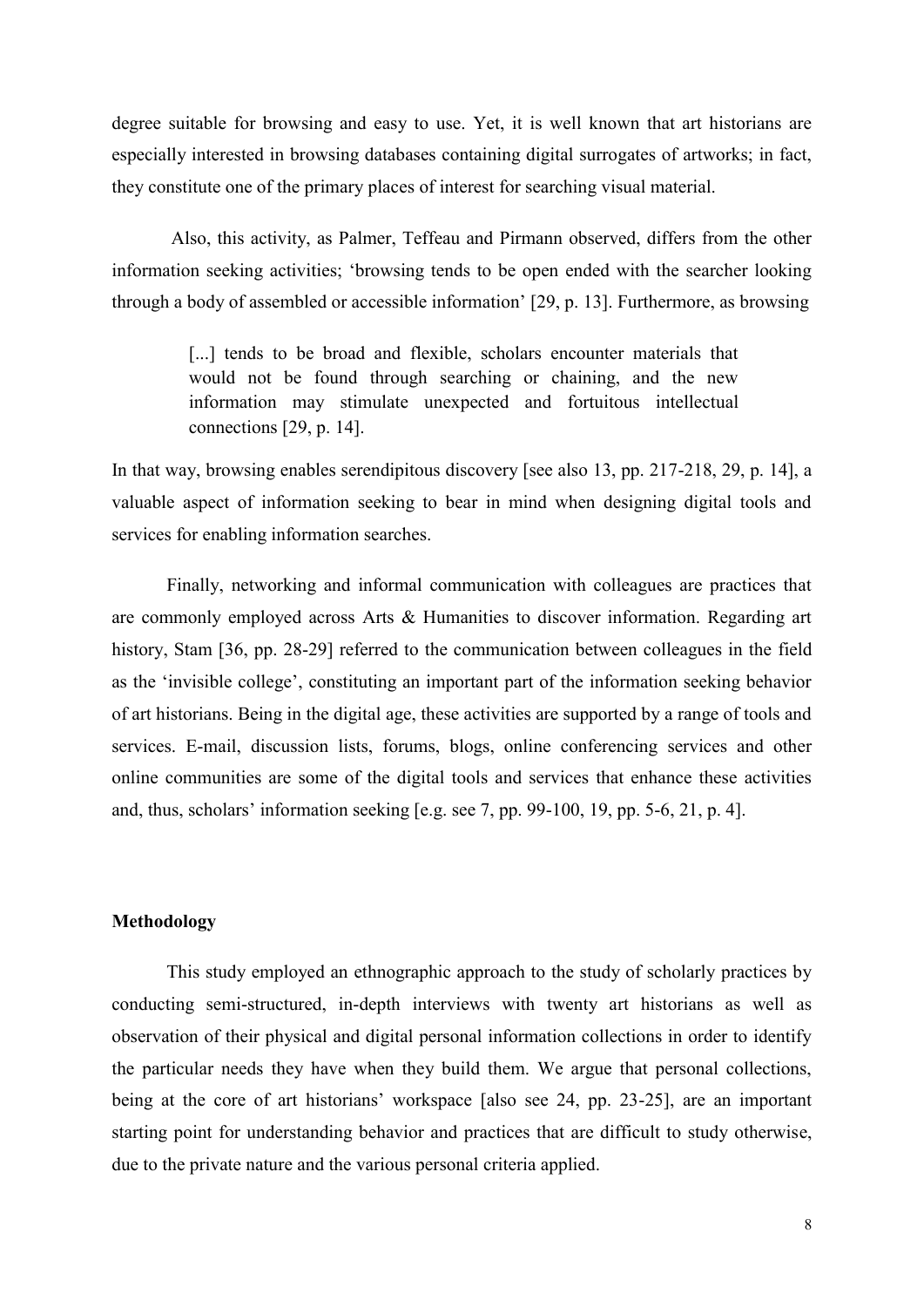For the purposes of this project, single face-to-face and Skype interviews with twenty art historians were conducted. These took place from June 2013 to October 2013 and, in terms of format, they were semi-structured, based on an interview guide, while each of them lasted approximately one hour. The interviews were recorded with the written consent of the participants and then transcribed using the Express Scribe software. Moreover, the interviewing phase included, when possible and with the interviewees' consent, observation of the interviewees' personal physical and/or digital collections. Again, when possible, gaining photographs of scholars' collections constituted a part of the observation process.

Regarding the profile of the research participants at the time of the interviews, sixteen were based at UK institutions, while two scholars were based in Europe and another two outside of Europe. Eleven of the participants were female and nine of them male, whereas age was not a prime concern for this study. Moreover, it is worth stating that their technical skills varied from advanced to basic. Also, the interviewees were at different career stages and, thus, they ranged from established academics to PhD students, early career researchers as well as independent scholars.

We were particularly interested in creating a pool of interviewees consisting of two groups; one where scholars worked on commonly studied areas (e.g. various areas of European art, like Renaissance art) or employed traditional art historical methods (e.g. stylistic analysis, historical investigation) and another where the topics examined (e.g. non-Western art, digital art) or the methods employed (e.g. quantitative, digital) were considered less traditional. Yet, it should be mentioned that this categorization was based on the premise that the practices of scholars in the first group (twelve scholars in this study) had been frequently examined by previous studies in the field while the behavior and needs of those in the latter (eight scholars in this study) had been less studied before [also see 33, p. 37]. Identifying any similarities and differences between these two different groups of scholars could provide a better insight into the needs that art historians in different areas of the field have in terms of resources, tools and services.

Thus, the eras the interviewees explored through their projects ranged from the 14th century to today, including Byzantine art, medieval art, Renaissance, contemporary and modern art, 3D documentation of material cultural heritage, and art history education. As a result, there was large diversity in terms of the objects of study in scholars' work; these ranged from actual objects (e.g. paintings, sculpture, manuscripts) and monuments (e.g.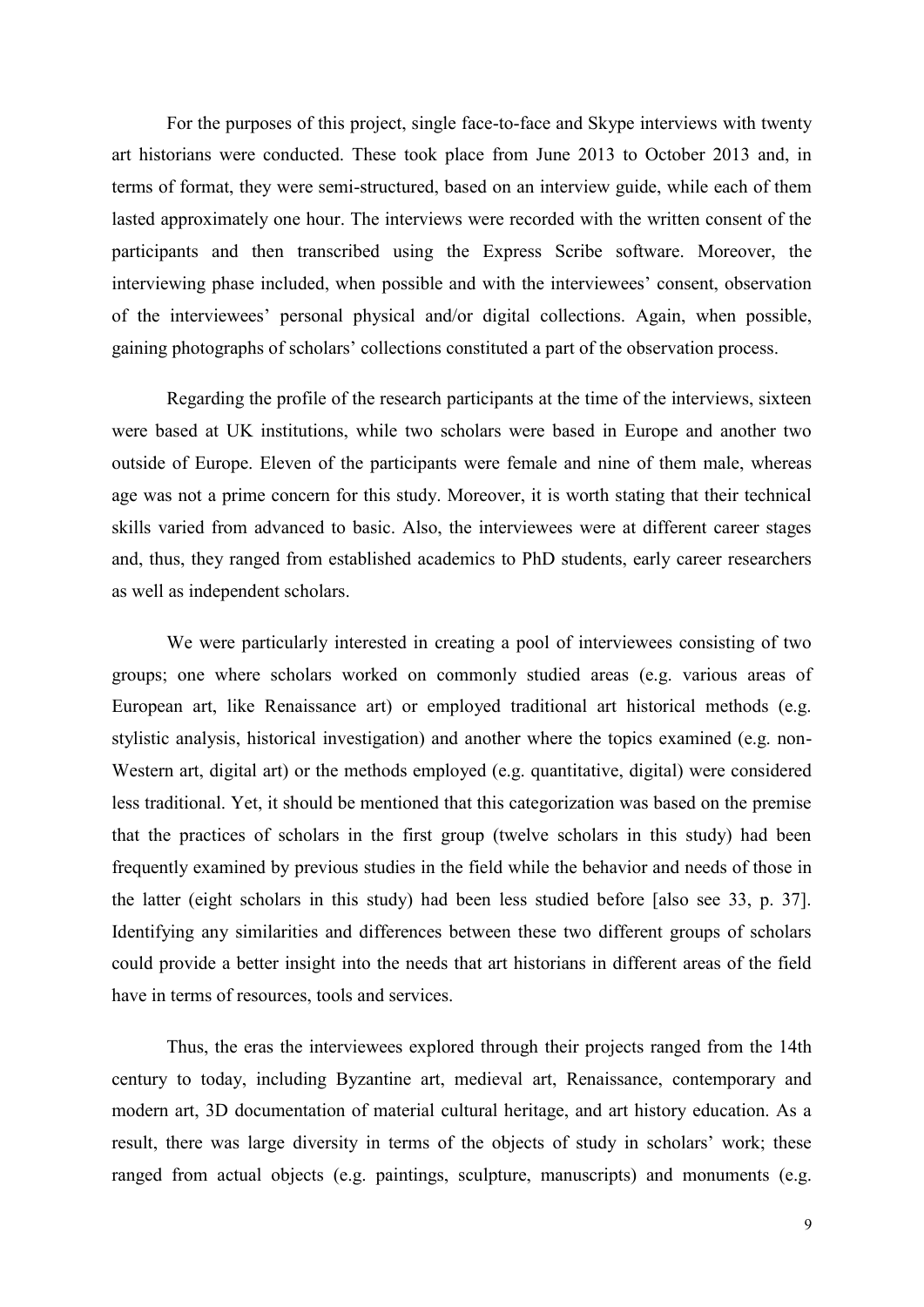churches) to historical and other issues in relation to art and its artists, such as arts education and the creation of guidelines and standards.

When the transcription phase was completed, and before the analysis stage, the transcripts were sent to the participants who confirmed the accuracy of their content. The analysis of the interviews was conducted using the NVivo software for qualitative research and the transcripts were coded according to a grounded theory approach. We started with axial coding, through identifying themes, categories and sub-categories in the data as well as specifying their properties. Then, selective coding was considered necessary for creating links between the different themes and categories and refining the codes until the issues raised during their analysis were of satisfying quality and depth and could be used to answer the study's research questions. The analysis procedure was complemented by the memos (reflective notes) that were kept during the coding process and the photographs and the notes taken during or after the observation which worked as a method for achieving triangulation, and thus, more accurate results.

To conclude, it may be useful to note that a theoretical framework consisting of empirically tested information behavior models was used to analyze the interview and observation data. The models that enabled us to develop a sound understanding of art historians' information behavior included Ellis's [16] features of information seeking, along with the additional features presented by Meho and Tibbo [27]. Ellis's and Meho and Tibbo's models, in particular, were useful for identifying the distinctive behavior of art historians in terms of the way they look for information during the initial stages of their research. Furthermore, Kuhlthau's Information Search Model (ISP) model [22], which is concerned with the cognitive aspects of information seeking, was valuable for understanding the reasons behind certain decisions that scholars made when interacting with digital resources and facilitated our exploration of the scholarly practices that follow information discovery. Shneiderman's framework, on the other hand, enabled the interpretation of our data concerned with the creative interactions of scholars with information. Finally, given the fact that we used scholars' personal collections of information to examine how art historians collect, use and manage information for research and teaching, Palmer, Teffeau and Pirmann's [29, pp. 16-19] scholarly activities and primitives were fundamental for examining the practices (gathering and organizing) related to the building of personal collections.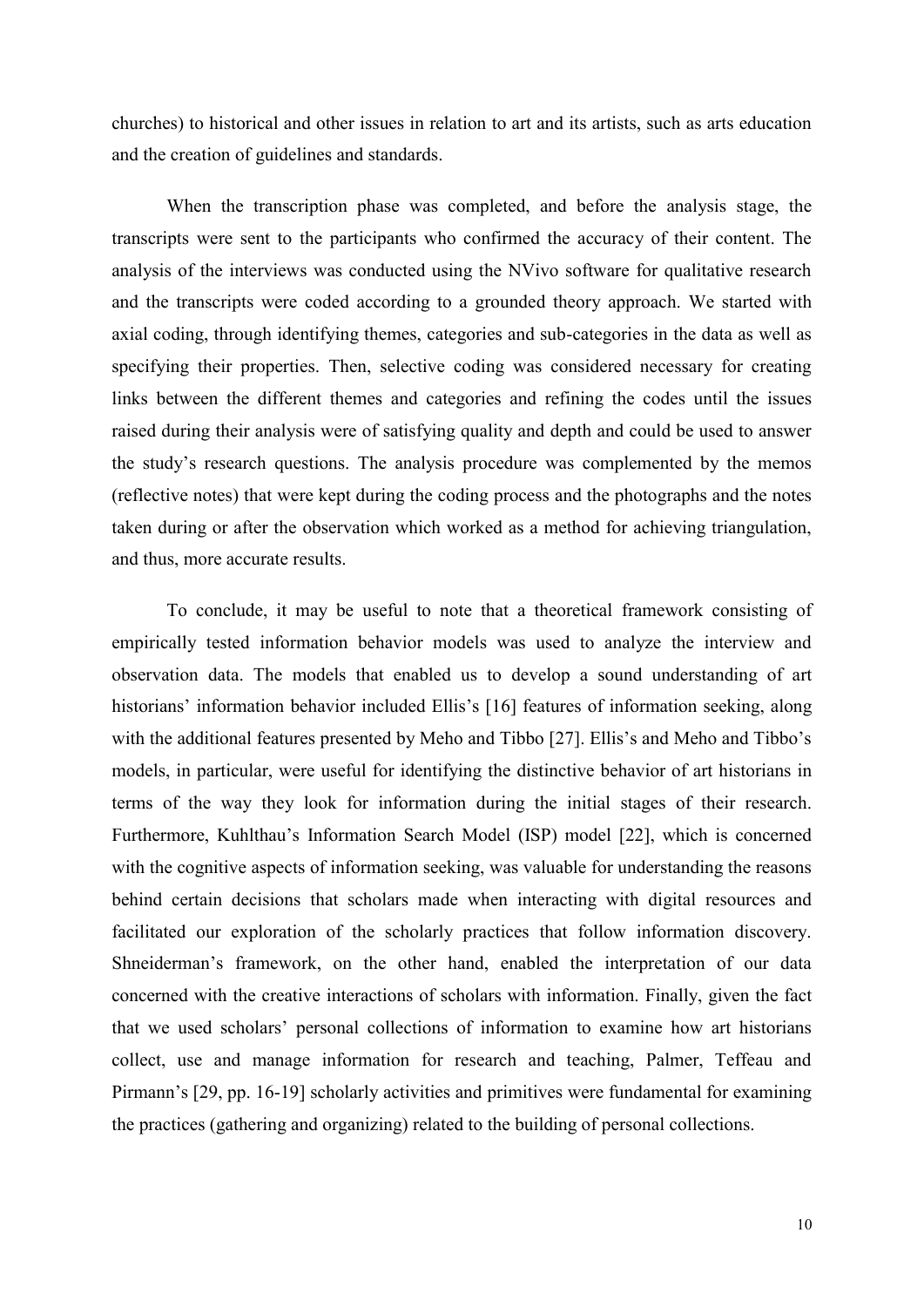### **Results**

#### **a) Accessing digital material**

Generally speaking, many of the interviewees participating in this project tended to start their research online [as also in 1, p. 282] or from their personal collections and the material they had usually at their home office; then, if considered necessary (based on the factors and criteria that will be discussed later), would choose to visit specific resources in person. Regarding the information seeking practices followed by art historians in this study, it can be argued that chaining and browsing were the two most commonly employed. Also, colleagues constituted an important part of the initial stages of research, from the understanding of the topic under study to the finding of the necessary information, especially in the cases where scholars were faced with challenges during its discovery and access.

Thinking about the types and formats of the information objects utilized by art historians in this study, they were to a great extent similar to those from previous studies [e.g. see 32, pp. 734-735, 33, p. 37]. Yet, since some of our interviewees were conducting nontraditional research, non-common types of information objects were also employed, such as 3D models and visualizations, mailing lists, or internet artworks which often raised different issues and requirements when compared to those more traditionally employed (as it will be shown later). Although the diversity of resources used for research and teaching in the field of art history was something that, to a large extent, was expected, there are several issues with regards to this finding that are worthwhile discussing further.

Firstly, it should be highlighted that the original artworks and other objects of study in their original form - these could include monuments, manuscripts, Japanese hand-scrolls - the primary resources, such as archival material, and visual surrogates (physical or digital) were the information objects with the greatest significance for these scholars, confirming in that way several earlier studies whose findings were presented earlier [e.g. see 3, 7, 14, 5]. For instance, as Participant 04 (categorized as conducting traditional research) clearly explained, an art object or an image could provide the inspiration for kick-starting the actual research on a project.

> Personally, I tend to start with objects or images. So, an interest will often be sprung by looking at an image - often online just because it's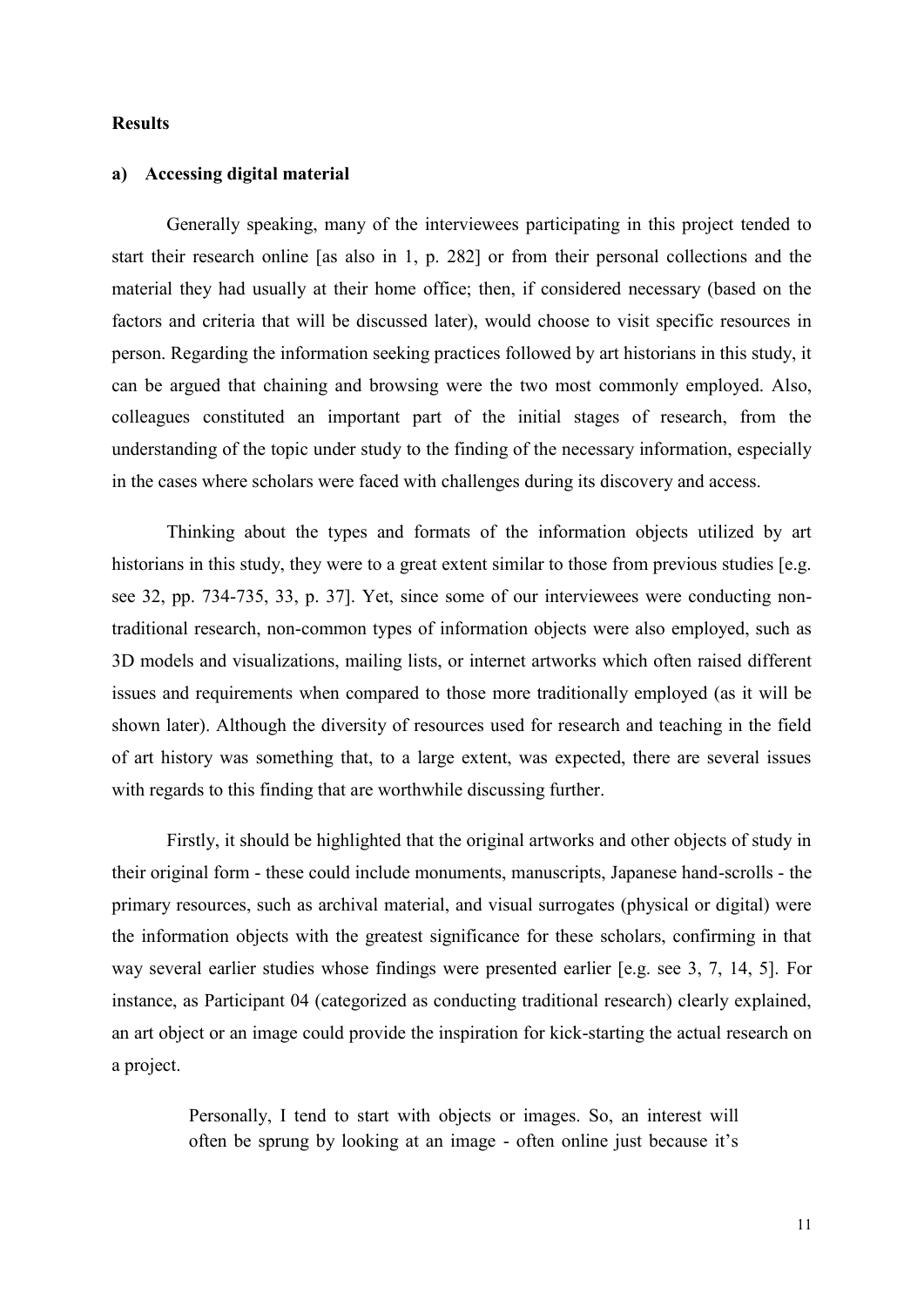easy to access - either in an image library or normally a museum website. [Participant 04]

This quote brings to mind Makri and Warwick's [25, p. 1758] finding about the inspirational effect that information had on the work of the postgraduate architecture students in their study. By using Shneiderman's Genex framework [35, pp. 119-124] to interpret the data collected in our study, we were able to suggest that art history, as in the case of architecture, is a highly creative discipline; in fact, as scholars reported, information found online could trigger new ideas for current and future projects.

Continuing, many of the art historians in this study tended to be aware of, at least, the main places they had to visit (digital or physical) to find information related to their work. This behavior, which was mostly based on previous experience and habit, was complemented by other information seeking practices (e.g. consulting colleagues) in order to eliminate the chances of missing other useful resources they were not aware of. Yet, knowing where to start looking for information that is relevant to one's topic did not necessarily mean that the process to access it was easy. More specifically, travelling was a choice many had to make for consulting not only primary resources, but secondary as well. Participant 08 (categorized as conducting non-traditional research), who was researching 19th century Japanese painting, had, amongst other places, to visit Japan, since part of the information needed was not accessible in any other way.

> And so, I've got all of that in Japan because it's very hard to get those books here. [...] I'm reading as well manuscripts, handwritten books, as a sort of social context. [Participant 08]

This issue generates questions regarding the extent to which information resources available online - even when including secondary material - meet the needs of scholars in the various sub-disciplinary areas of art history, like non-Western art. Actually, the art period a project was looking at, the geographical focus of its subject (e.g. non-Western art) or the fact that the topic under investigation may have not been researched before were often connected to issues of availability of resources, conveniently accessible to scholars.

Another interesting aspect of the findings in terms of the online places visited in the context of research was the fact that social media and social networks (specifically Facebook, Twitter and YouTube) proved places where scholars researching particular topics could find information that was hard to find anywhere else. This could include documentary videos,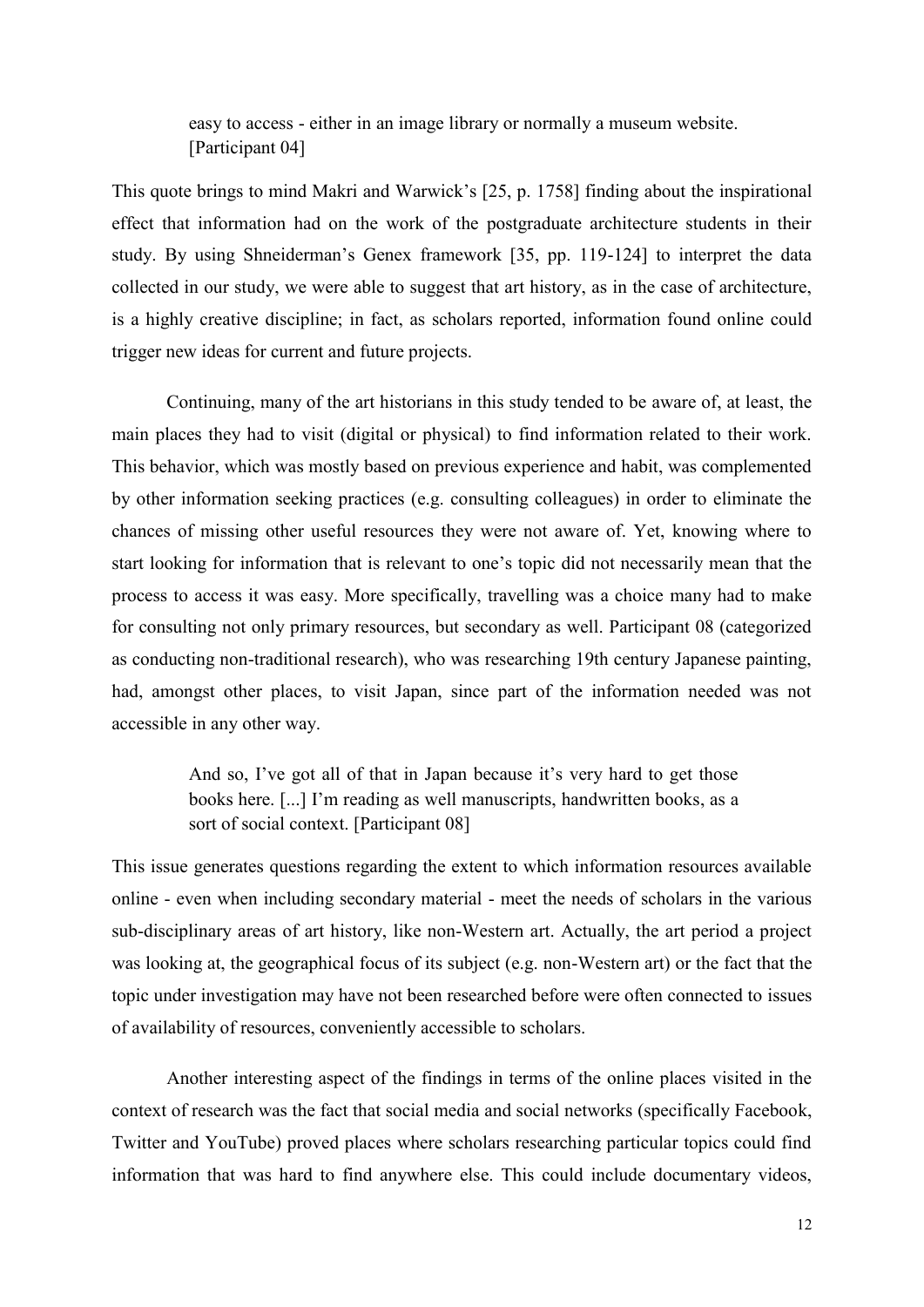interviews and other oral history types of information about people, objects and practices which could be discovered either through searching or by asking relevant community groups. Yet, although there are several studies focusing on humanists' behavior [e.g. 31, 34], there is limited understanding of how social media, social networks or blogging are used by art historians in the context of the research process, e.g. during information-seeking, which is a topic worth examining further in future research.

Concerning the digital collections used by scholars in the field of art history, it may be worth noting that only one of the interviewees referred to any of the large, collaborative, European online initiatives which enable the discovery of primary and secondary material. In this one case, Participant 09 (digital art historian) referred to Europeana Regia (containing manuscripts); however, the brief commentary below suggested that the design of the resource might not fit the needs some of the art historians interested in manuscripts might have.

> The ways you can search are very limited and it's very rare actually to find a project that has been created with the end user in mind. [Participant 09]

Despite the challenges, digital resources and services were useful when scholars did not have a concrete idea of the kind of information they were looking for or where exactly to find it. Participant 17 (digital art historian) shared the reasons why they find particular resources helpful under such circumstances.

> There are bodies of work that I remember even if I don't remember about exactly how I'm going to find them or where they are. Resources like Rhizome are really useful because for a long time they archived a lot of Internet artworks. So that's a good cause of call which is as similar as it gets to going to an art gallery because I can look of an artwork in that archive but I can also more often than not find discussion that surrounds that artwork. [Participant 17]

Thinking further about the reasons why scholars may prefer to start their research on a project online, apart from the lack of geographical limitations, it seems that the possibility of a serendipitous discovery that such a choice may entail is considered an important factor. For example, Participant 04, while talking about image search, underlined the fact that using Google Images may lead to unexpected findings.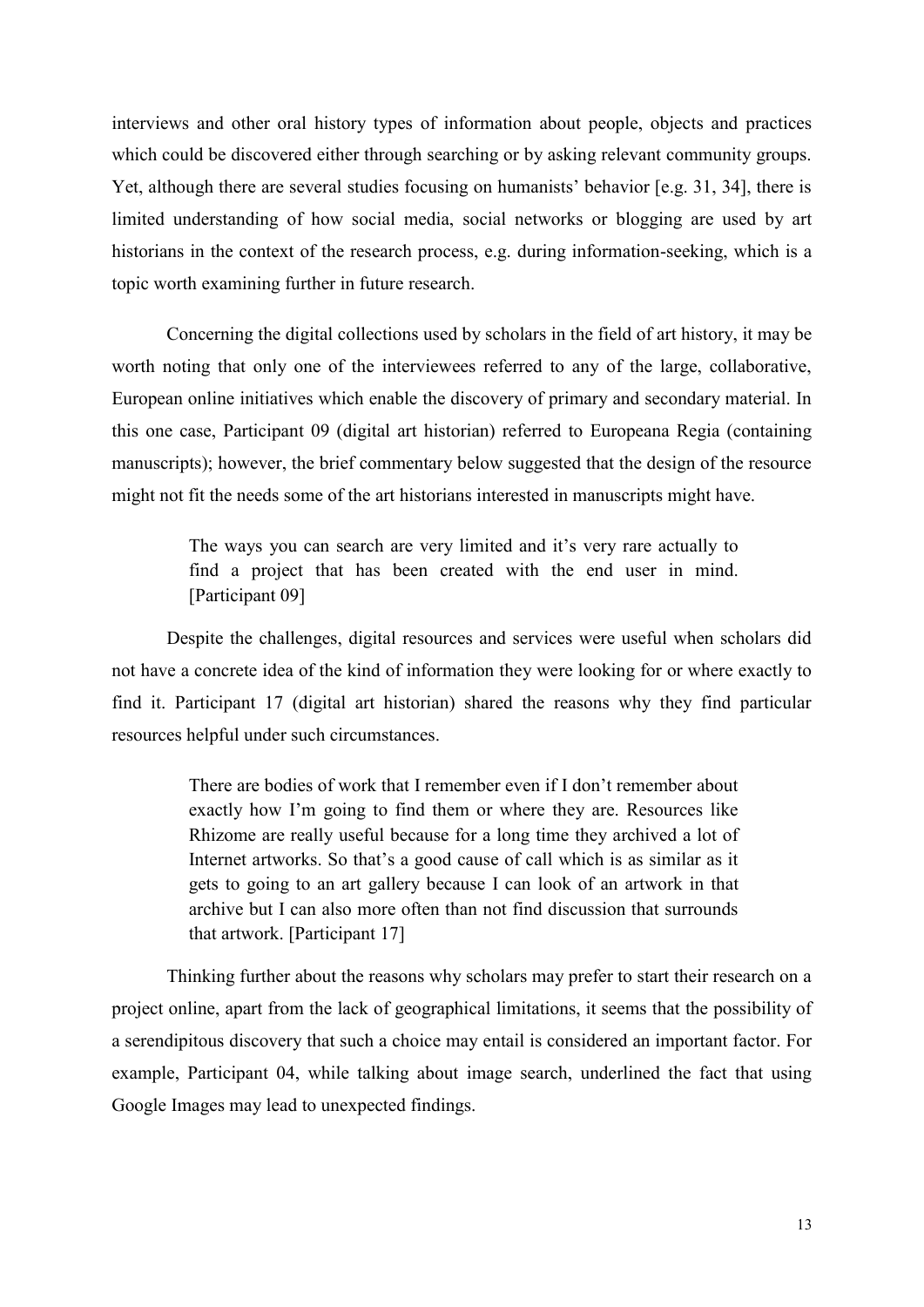Normally, it's museum websites. [...] But I suppose Google Images throws up stuff that you might not have known otherwise. [Participant 04]

Also, Participant 03's (categorized as conducting traditional research) account of the way they look for material on the Web may suggest that serendipity can influence the material that is going to be collected in the context of a research project.

> I mean, there are a lot of these very early texts, these are Victorian texts, all do these seem to be often on the Web somewhere, but I don't intend to go looking for them now. If they come up, I'll go for them [unclear]. But I don't tend to go looking for them. [Participant 03]

Concerning the issue of serendipity, more specifically, several studies have looked into its role in scholarly practice and examined whether it can be supported by information systems. For instance, Foster and Ford [17] studied serendipity in the context of the information seeking behavior of interdisciplinary scholars (including Arts & Humanities) and suggested that further examination is needed in order to understand that phenomenon which, as they argued, is '[...] a difficult concept to research since it is by definition not particularly susceptible to systematic control and prediction' [17, p. 337].

Thinking about the findings presented here, several of the art historians provided examples illustrating the fact that serendipity can be experienced not only through the use of conventional formats, but through the use of digital services as well. More specifically, it can be argued that the issue of serendipity was more likely to occur during the first stage of information seeking when scholars attempted to investigate a topic. On the other hand, encountering interesting information was more difficult during the later stages of research when scholars were looking for more specific and focused information to support and enhance their argument. Also, the fact that some areas of research were found to benefit from a larger pool of online resources cannot be overlooked when considering the possibilities of discovering information serendipitously. Yet, given the limited information available with regards to this aspect of information behavior of art historians, further exploration will certainly prove valuable for increasing the positive impact that digital resources can have on research and teaching in the field.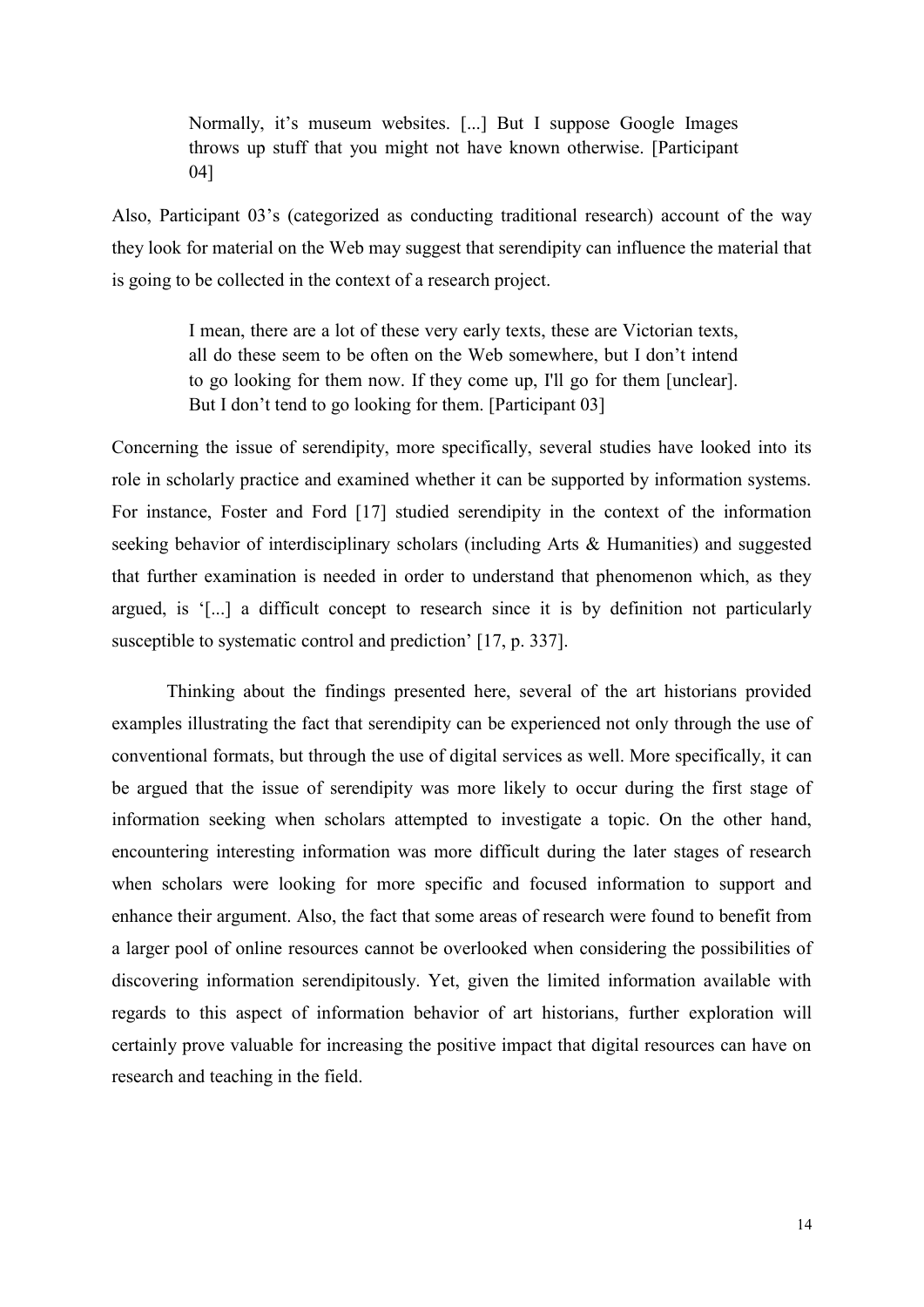### **Using digital resources**

### **a) Criteria for choosing resources**

In this section, the aim is to present the factors which influenced scholars' behavior when choosing resources to use as well as the actions that followed the discovery of information, highlighting the impact that digital resources and libraries can have on the research process. To begin with, convenience was one of the issues that influenced researchers' decisions with regards to which places to visit and it was often associated with easy access to digital and physical resources provided by the places where the scholars worked or studied.

On the other hand, and particularly when the place they were based did not offer a good variety of resources, scholars tended to visit other places which were either geographically close to them or were considered worth visiting for particular reasons. In the latter case, the most common reason was the degree to which the material that could be found at a specific library, museum or archive (physically or digitally) was relevant to the topic researched or taught; the accessibility of this material, especially in relevance to cost (due to travel or copyright issues); breadth and quality of material; and reliability of source.

Considering the visual resources, in particular, although the factors described previously applied in this case as well, accessibility in relation to cost incurred by copyright reasons and quality of material available were often two of the most important criteria scholars took under consideration when looking for related material. Thinking about reliability as a factor for choosing the resources to be consulted and the material to be used and quoted in the context of research or teaching in the field, art historians participating in this study explained their criteria for trusting information. Based on our findings, trusting the author or the institution providing the information were the two paramount criteria for scholars when deciding upon the resources to be consulted and used. Other criteria included trusting the publisher or particular resources frequently used in academia (e.g. JSTOR). Additionally, previous experience and intuition often came up as the researcher's tools when evaluating the trustworthiness of a resource.

However, there were some cases where the above criteria were not enough in order to judge the reliability and quality of a resource. For instance, according to Participant 07 below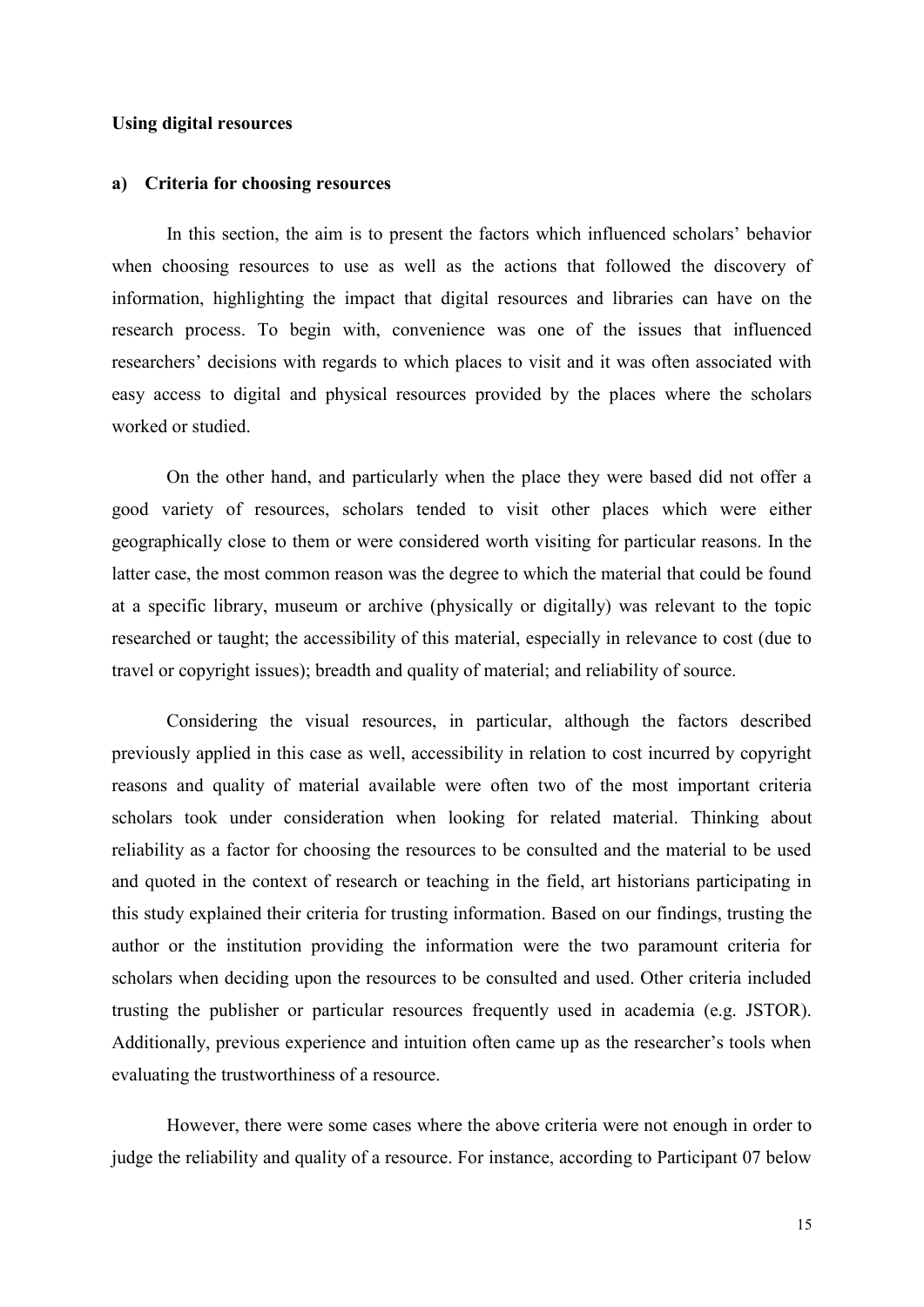(categorized as conducting traditional research), language can pose its own challenges when scholars attempt to make related judgements.

> I think I had a specific challenge like anyone who is working across languages and working across different areas of scholarship. Spanish scholarship is very different. The approach to scholarship is very different than in the English language and I think I struggled with that at first because it's not my first language and it's hard to tell from the quality of writing; that's often a good gauge in a sense that someone is writing comfortably about something and you can get a sense of it. [...] But I didn't have that advantage with Spanish. [Participant 07]

In the case of this participant, it is worthwhile underlining the connection between the interdisciplinary nature of research and the challenges posed by it, such as those described in terms of language, which inevitably increases the degree of complexity when looking for information and, thus, may imply particular information needs. As Palmer and Neumann [28, p. 107] argued, translation can complicate information seeking and gathering as well as other scholarly practices (e.g. reading) and, therefore, there is greater necessity to understand the information practices and needs of scholars in the Arts & Humanities conducting interdisciplinary research. Furthermore, research projects examining non-traditional topics such as internet art, which may require the consultation of non-traditionally used resources (e.g. mailing and discussion lists) may lead to alternative methods for confirming the reliability of such information; in the case of Participant 17, a method for checking the trustworthiness of the discovered material was to contact the responsible people (e.g. artists).

> In terms of trusting resources, I suppose because I studied Internet Art, a lot of material that surrounds Internet Art, a lot of the online mailing list based discussion was not especially deliberately falsified; there were lots of text based stands where artists were using discussing spaces to create alternative histories. [...] So, it's harder for me to assume that something is valid just because it exists, like I can't say 'Oh, it's in a book, therefore the publisher and various other people have agreed to this'. So I probably then got a lot of the time to go and talk to the people who were involved. [Participant 17]

Finally, aspects of the design of a resource, such the way digitization has been conducted or its interface, and the experience it offered, as a result, to the user was a factor influencing scholars' information behavior. Participant 09, based on their experience with online collections containing digitized material, gives an example of potential problems that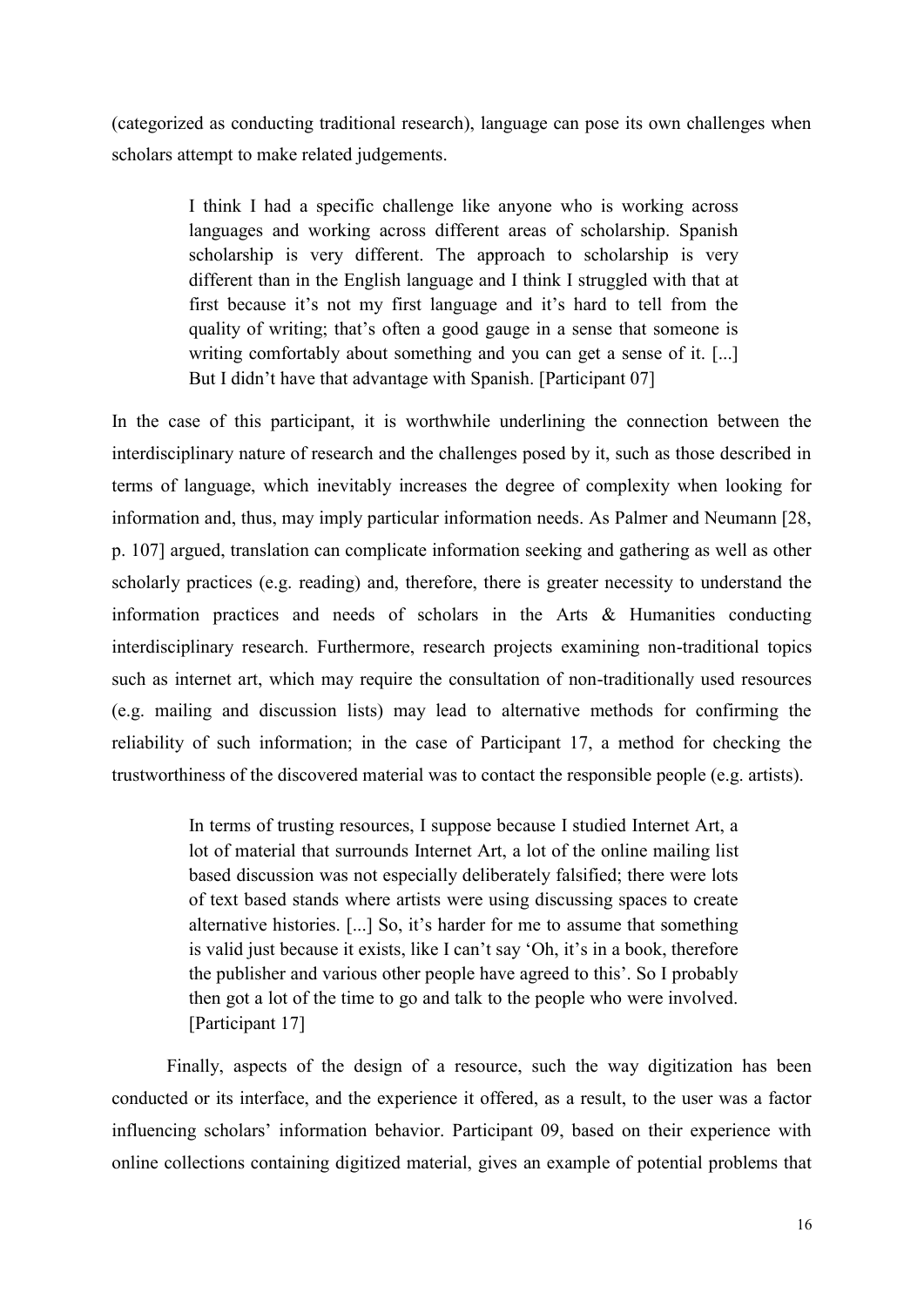can be encountered when using a digital resource, while Participant 03 explains why they avoid using particular resources.

> I mean, I have a manuscript in Rome. It's held in another library, not in the Vatican, and they have digitized their collection, but for some reason that I'm still trying to understand they have digitized only the decorated part of the page. So, basically I get a decorated initial and I cannot read the text. [...] There are choices that have been made online that to me are completely absurd. [Participant 09]

Therefore, such issues were not only the reasons some scholars preferred to consult an art object in person, but they could also constitute factors influencing their decisions as to which resources to use more generally.

#### **b) Gathering Information**

 $\overline{a}$ 

Thinking about art historians' behavior after the discovery of information, Palmer, Teffeau and Pirmann [29, p. 16] highlighted our limited knowledge around practices such as the gathering and organizing of information, along with any patterns in scholarly behavior. Gathering particularly can be challenging to study; the reasons why scholars decide to gather specific information the moment they discover it as well as in what fashion they collect it are details that are difficult to capture. However, the analysis of the interviews brought up several issues regarding the actions of scholars after information discovery.

Generally speaking, art historians in this study collected any material they considered of importance for the purposes of their projects at that time or in the future; this finding is in accordance with earlier studies about Arts & Humanities scholars' gathering habits [e.g. see 29, pp. 16-17]. Yet, the design of this study and the employment of relevant information behavior models enabled the identification of a pattern in their gathering behavior not previously recorded. Starting with Kuhlthau's Information Search Model (ISP) [22, pp. 366- 368], and comparing the behavior of the art historians' participating in this study to the different feelings, thoughts, actions and tasks associated with each stage of the model,<sup>1</sup> it was decided that the *exploration* and *collection* stages would constitute our main focus. This is because these stages and their properties were most relevant to explain the patterns identified

<sup>&</sup>lt;sup>1</sup> The stages included in the ISP model are: initiation, selection, exploration, formulation, collection, presentation. Each stage has associated feelings, thoughts, actions and tasks and can be found in Kuhlthau [22, p. 367].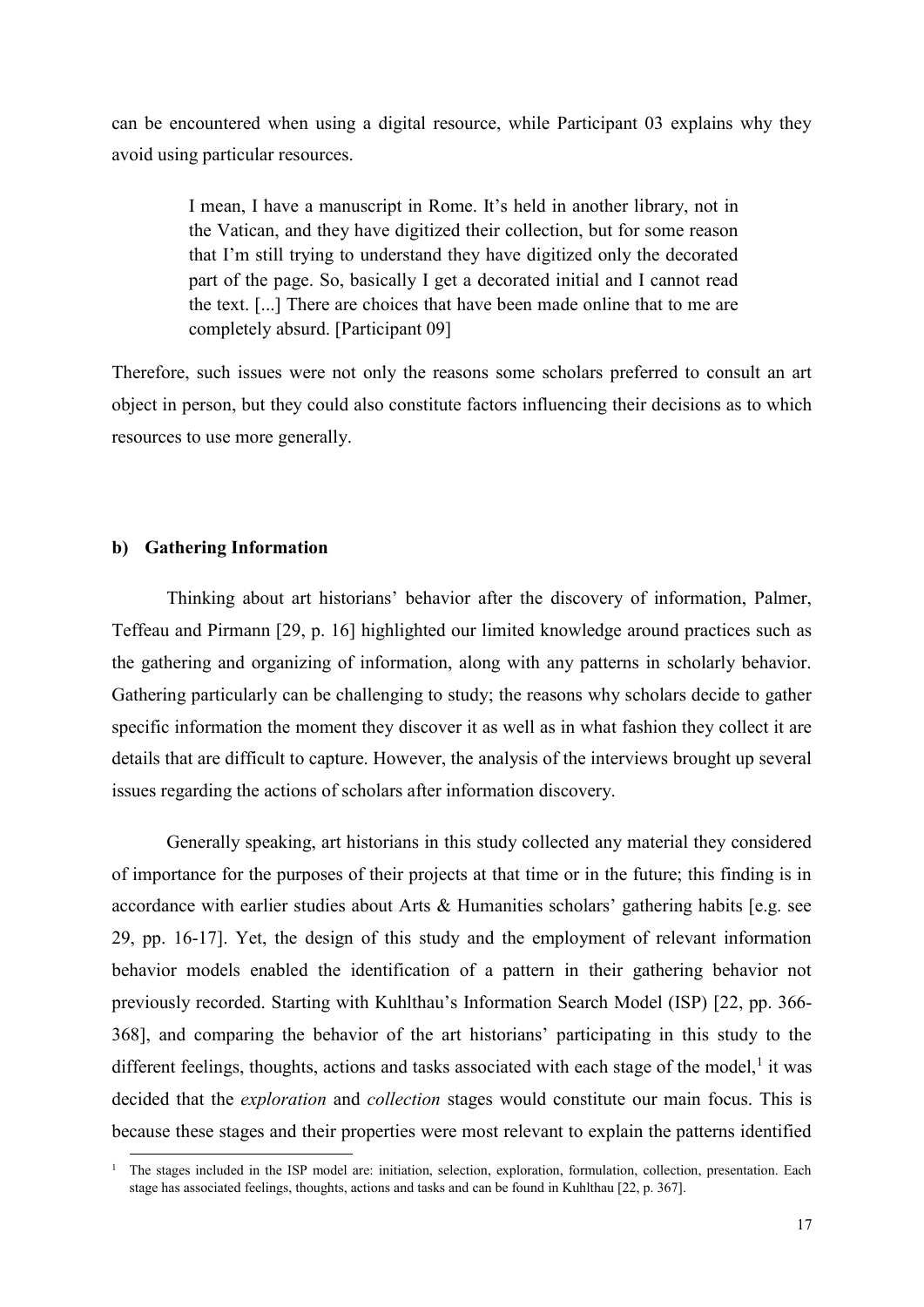in our data and, more specifically, the fact that our participants' gathering behavior tended to consist of at least two main phases (see Table 1 below). Although in Kuhlthau's model the gathering of information takes place only when the user has developed a certain confidence in their topic and, thus, it is naturally more focused, art historians in this study began gathering material much earlier, at the time resembling Kuhlthau's exploration stage (when uncertainty is more common).

Indeed, apart from being conducted in the context of exploring a new topic at the beginning of research, this first phase of gathering was often a result of the feelings associated with the obstacles (e.g. frustration due to limited access) encountered during the information seeking process (corresponding to Kuhlthau's exploration stage), making the need to gather as much as possible (digitally and physically) more intense. Then, a more focused gathering phase was identified which often took place at a more progressed stage (after reading and during writing) of the research (especially in the cases where projects lasted for a long time) and it bore similarities to Kuhlthau's collection stage. Yet, as Kuhlthau argued, it is possible for users to gather information during various stages of the research process based on their particular behavior and needs, while entering the writing stage as well as conducting an initial organization of the collected material may enable them to develop this more focused approach which leads to a second phase of gathering [22, pp. 368-369].

| <b>Characteristics</b>                   | <b>Exploratory Gathering (1st</b><br>phase)       | <b>Focused Gathering (2nd)</b><br>phase)                         |
|------------------------------------------|---------------------------------------------------|------------------------------------------------------------------|
| <b>Action</b>                            | Seeking & Gathering relevant<br>information       | Seeking & Gathering focused<br>information                       |
| Task                                     | Investigate/ Explore the topic                    | Build/Enhance the research<br>argument (often during<br>writing) |
| <b>Stage of research</b>                 | Early                                             | Progressed                                                       |
| <b>Type</b>                              | Non-selective                                     | Selective/Discriminate                                           |
| <b>Intensity</b>                         | High                                              | Low                                                              |
| <b>Information amount</b>                | Large                                             | Small                                                            |
| <b>Feelings</b>                          | Uncertainty/Frustration                           | Sense of direction                                               |
| <b>Effect on personal</b><br>collections | Creation & Initial organisation<br>of information | Further information<br>organisation/Re-structuring               |

**Table 1. The gathering phases and their characteristics**

Therefore, after using Kuhlthau's ISP model to closely examine the behavior of art historians that followed the discovery of information and identifying the impact that the challenges associated with digital resources can have on this process, a variation of the model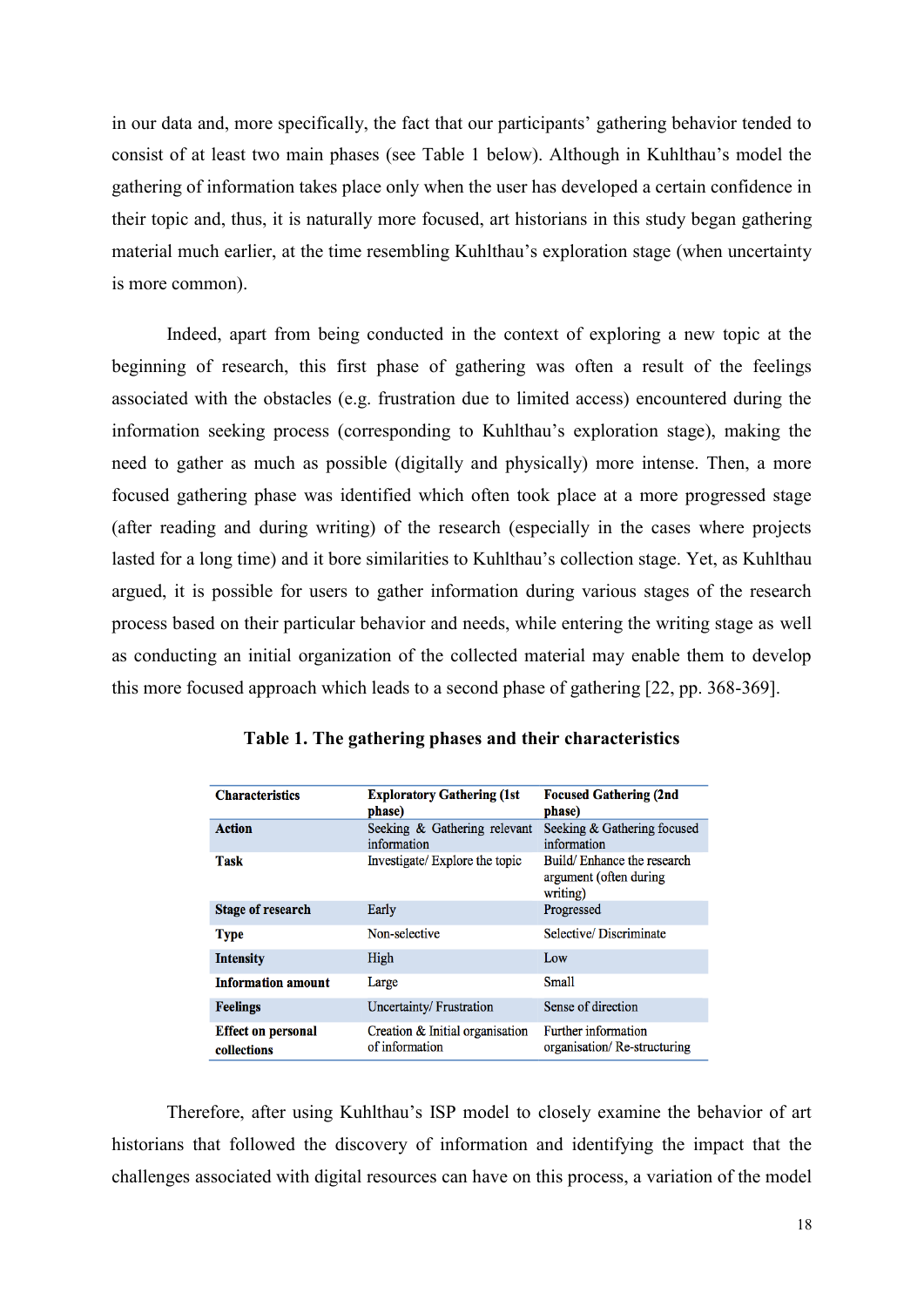was suggested. This should include an additional gathering task at the exploration stage called Exploratory Gathering which will follow the Exploratory Information Seeking conducted beforehand. Moreover, the second gathering task (with the same characteristics as the one described in the model) can be named Focused Gathering and will come after the Focused Information Seeking.

This finding was also examined from the perspective of other information seeking studies which include aspects of information collection in their models (e.g. information gathering, information managing), such as Shneiderman's framework (2000) or Meho and Tibbo's [27] extended version of Ellis's information seeking model. More specifically, based on the assumption that there are two - at least - distinct stages of information seeking (of different nature and with different purpose) preceding the different gathering phases, we can then talk about repetitive tasks or a need to go back to a previous stage and, hence, refer to Shneiderman's framework [35, pp. 119-124]. Shneiderman suggested that non-linearity or repetitive tasks can be part of the information seeking behavior in creative areas while users can have different needs during these tasks. Having argued that art historical practice could be characterized as creative, especially in terms of its interaction with information, these observations suggest that art historians have different information needs during the different phases of their information seeking and gathering activities. This finding constitutes an addition to our current knowledge about the information seeking and gathering behavior of art historians and should be taken into consideration when designing digital resources and tools to support scholarship in the field.

Finally, if we consider art historians' behavior during the exploratory stage in more detail (as noted previously), gathering information indiscriminately early in the research process can pose information management challenges for scholars later in their research and have an impact on other scholarly activities (e.g. reading, writing). As discovered in this research, scholars often had to take action with regards to the management of the collected material, and sometimes even discard information, in order to be able to use it effectively. This observation, then, brings to mind Meho and Tibbo's [27, p. 584] argument about information managing; even though it is not considered an actual information seeking task, information managing is an essential activity in the cases where personal collections play an important role in the research process (as in the case of the art historians in our study), since it can affect other scholarly practices and tasks conducted in the context of research, such as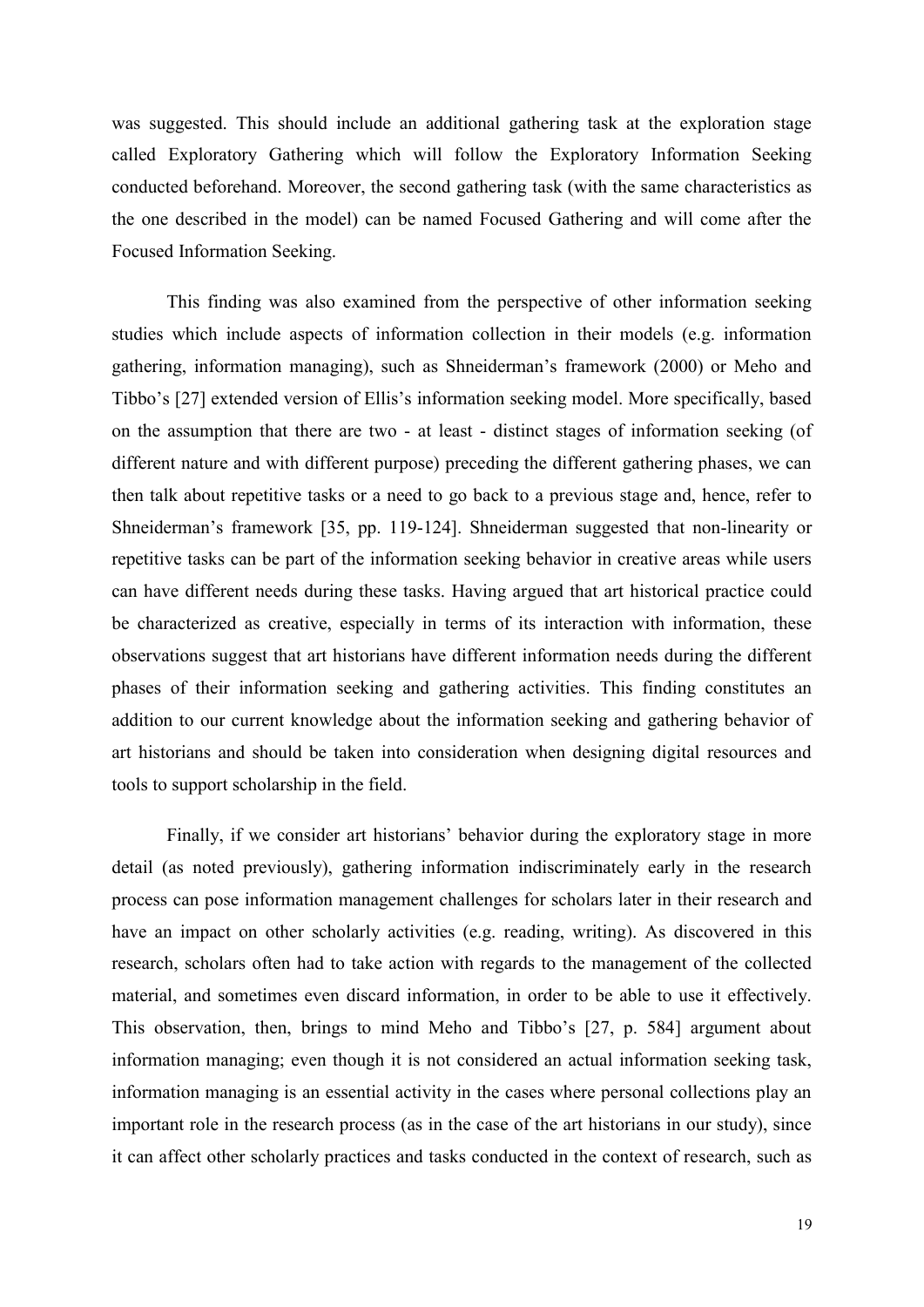information retrieval (in personal collections). Thus, understanding that the problems that art historians face with regards to the use of digital resources can have an impact on different stages of the scholarly workflow is a necessary step towards meeting their needs and improving the research process.

### **Discussion**

To begin with, it is necessary to re-state that previous studies' findings on the limited access to useful resources, such as good quality visual information, that their participants were experiencing [e.g. 18, 33] were again validated in this research. Despite the progress that digitization projects have made over the years and the increase in the availability of online material, it became evident that scholars lack digital access, particularly to primary resources and good quality, open access visual material.

More specifically, interviewees in some areas of study, such as Asian and Japanese art, faced greater difficulty in finding these types of material online; unsurprisingly, the availability of digital resources on the Web tended to be greater in areas dealing with Western art of particular popular eras (e.g. Renaissance art,  $18<sup>th</sup>$  and  $19<sup>th</sup>$  century art). It should be highlighted that the call to conduct such an examination was first mentioned in Rose [33, p. 41] and has not been explored by other studies looking at the information practices of art historians since then. Also, it should be noted that research focusing on modern and contemporary art would be significantly enhanced by resources which could bring material useful to researchers (e.g. material already available on the Web) together in one place; given that these areas are constantly being shaped by new research, scholars need to be continually updated with regards to new material in their areas of interest. Moreover, since research on the areas described earlier (Non-western art, modern and contemporary art) has been found to be on the rise [see, for example, 24, p. 17], issues of accessibility to resources that meet these art historians' needs become more pressing.

Given the issues stressed so far, it was inevitable that easy access to material (including costs of copyright) would be one of the primary criteria for the research participants when choosing resources to access online and use. The institutions where most of them were based or other easily accessible and frequently visited places (e.g. libraries,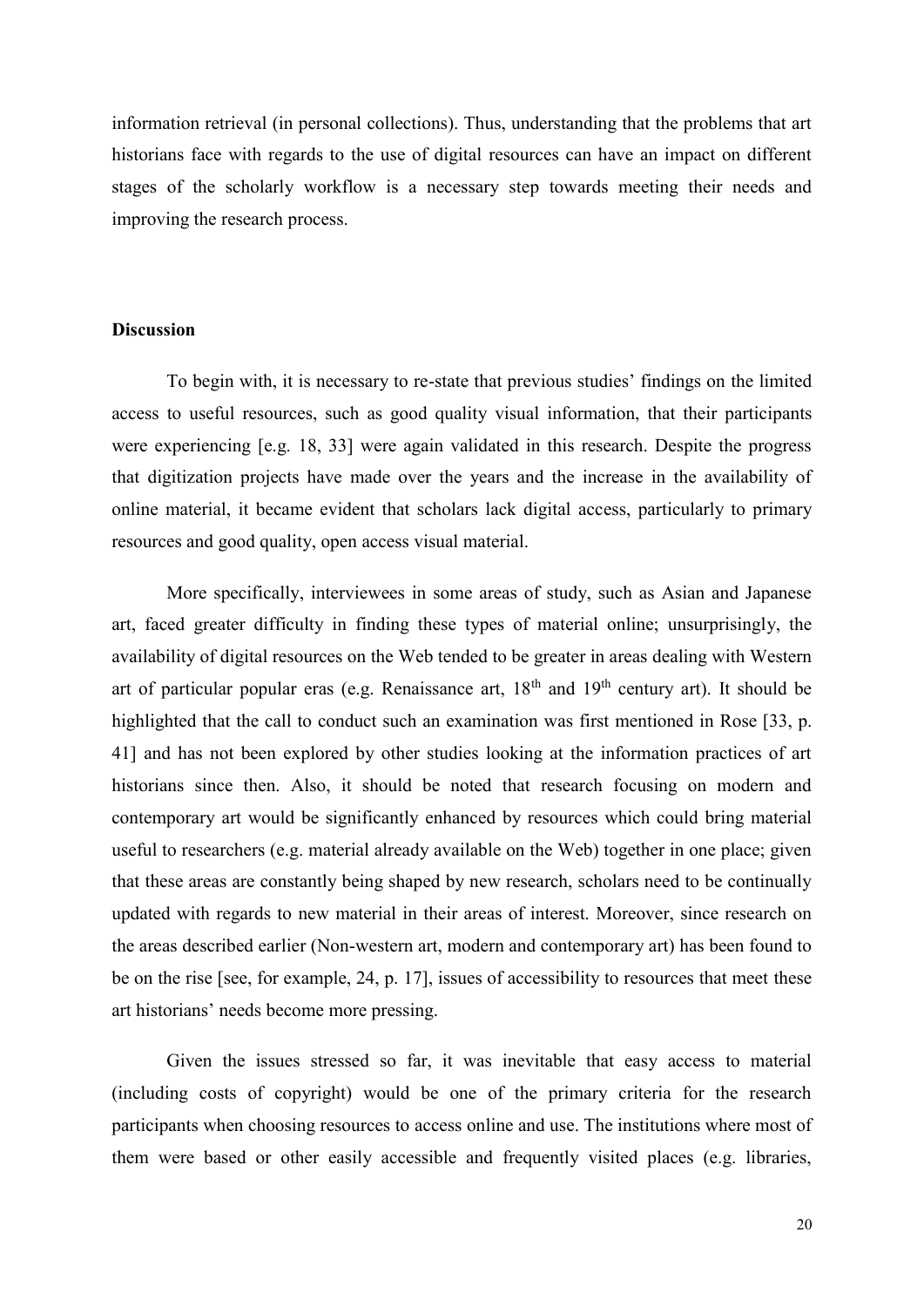museums, archives) were some of the key access providers to material relevant to scholars' projects which had also earned their trust. Previous experience with a resource (or similar resources) and the researcher's intuition were also influential factors when deciding which resources to visit virtually or physically.

Also, it should be highlighted that the problems often faced when interacting with digital resources during these first stages of research were found to affect the gathering behavior of scholars in the field. Thus, art historians often felt the need to collect as much material as possible at the beginning of a project; yet, gathering information indiscriminately early in the research process (from the exploratory stage) could pose challenges for scholars later in their research (e.g. information management) and have an impact on other scholarly activities, such as reading, writing. The variation of Kuhlthau's [22] model presented here aimed to highlight the different needs that art historians can have during different stages of the research process and suggests that digital resources should be built accordingly to meet their requirements.

Thinking about other criteria for choosing resources to use, it is worth further highlighting the issue of language which constituted a consideration for scholars who often researched on highly interdisciplinary topics across the Arts & Humanities. Actually, whenever the gathering of this type of material was regarded as essential for the purposes of a project, the challenges posed could affect other information and scholarly practices; for example, the information seeking process could be postponed until the attainment of the required language skills. Given that art history is a highly interdisciplinary field in terms of topics studied and methods employed, it became clear in this study that barriers posed by language could influence the research process, an additional issue to take into account when creating resources targeted to art historians in the digital age.

On the other hand, there were cases where participants reported gaining inspiration to start researching on a topic through finding images in places such as digital libraries. In fact, this possibility of a serendipitous discovery was one of the reasons that many of these art historians preferred to start their research online. Thus, it is worth highlighting the positive effect that access to good quality digital resources (e.g. image libraries) can have on initiating the research process, through enabling the identification of a topic or triggering further information seeking activity. Managing to facilitate serendipity through the provision of appropriate tools and services will significantly enhance scholarship in the field.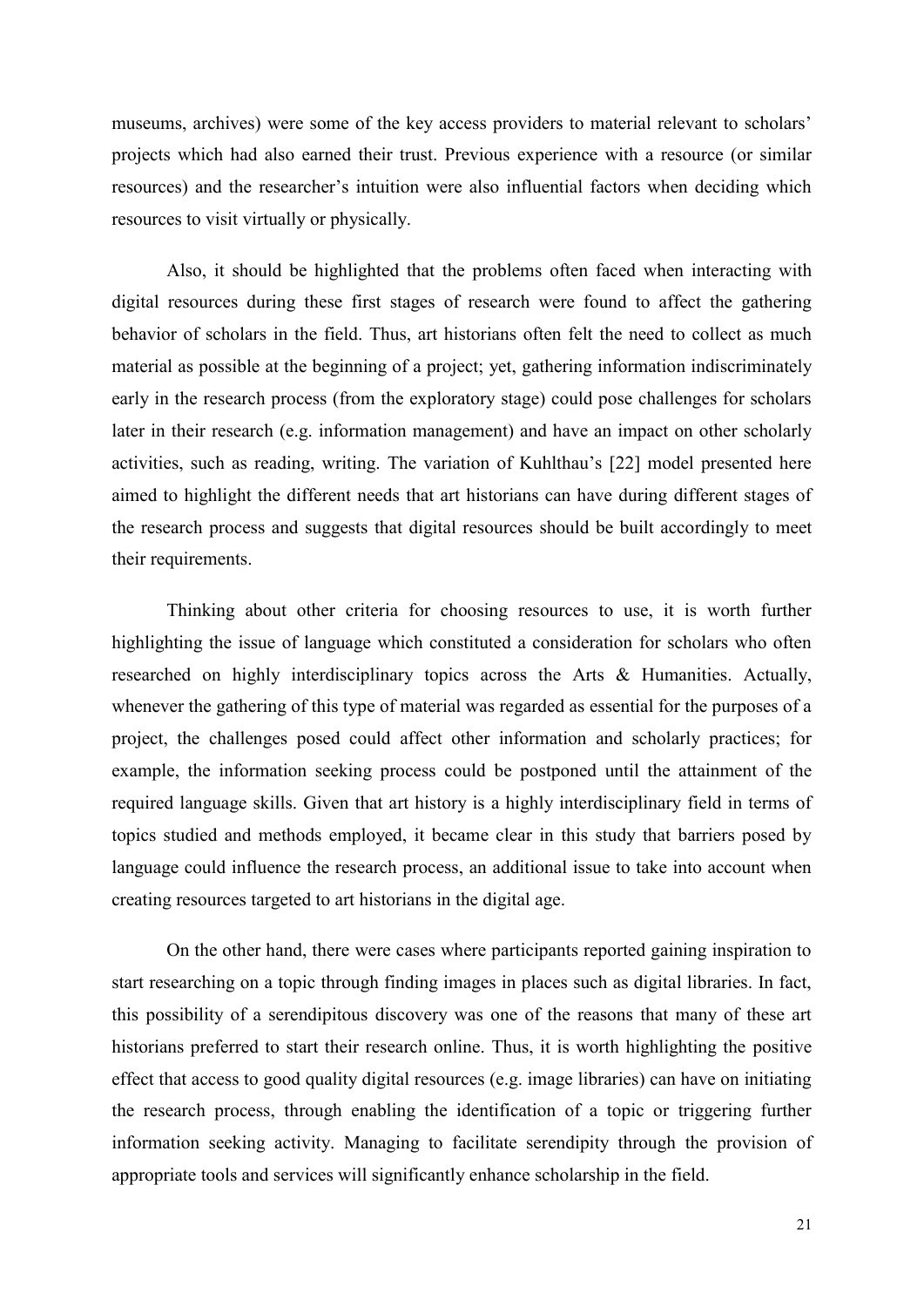Moreover, the use of social media and social networks as resources for finding information related to a research project was a discovery not encountered in previous studies looking at the information practices of scholars in the field. Although art historians were generally hesitant towards the use of these types of resources, they were keener to employ them when there was a general lack of resources in their area of study or when they constituted the only way to find out about specific information. However, despite the frequent study of the use of these services - especially for scholarly communication purposes - in other areas of the Arts & Humanities [e.g. see 31, 34], there has been little research examining the different uses and the impact of these types of digital media and services on art historical scholarship.

Finally, it is worth closing by mentioning again some of the participants' comments about the apparent interpretative choices that had been made to the content of specific digital resources or to the searching problems encountered due to the way that the material was classified and catalogued. In fact, as became evident through the interviews, such editorial choices could reduce the usefulness of the digitized content for scholars, who would then look for another resource online or, if possible, visit the resource physically. Therefore, incorporating scholars' (as the potential users) views early on in the digitization process (e.g. through understanding their needs), providing essential information about some of the core choices that have been made during the building of a digital resource as well as gaining user feedback about aspects of the interface design, will not only increase its usefulness for scholars and earn their trust but can also prove beneficial for the longevity of this resource.

## **Conclusion**

To conclude, the results of this study suggested that scholars in the field become increasingly aware of the effect that digital technologies can have on their work, from the seeking of the information to the analysis of their data. Additionally, it became apparent that, although they tend to employ a wide range of resources in their daily work routine, the different behavior and needs of the various sub-disciplinary groups remain understudied. However, by using scholars' personal collections of information as a starting point for exploring how they access and use digital resources in research and teaching, we managed to uncover aspects of disciplinary scholarly practice rarely discussed before.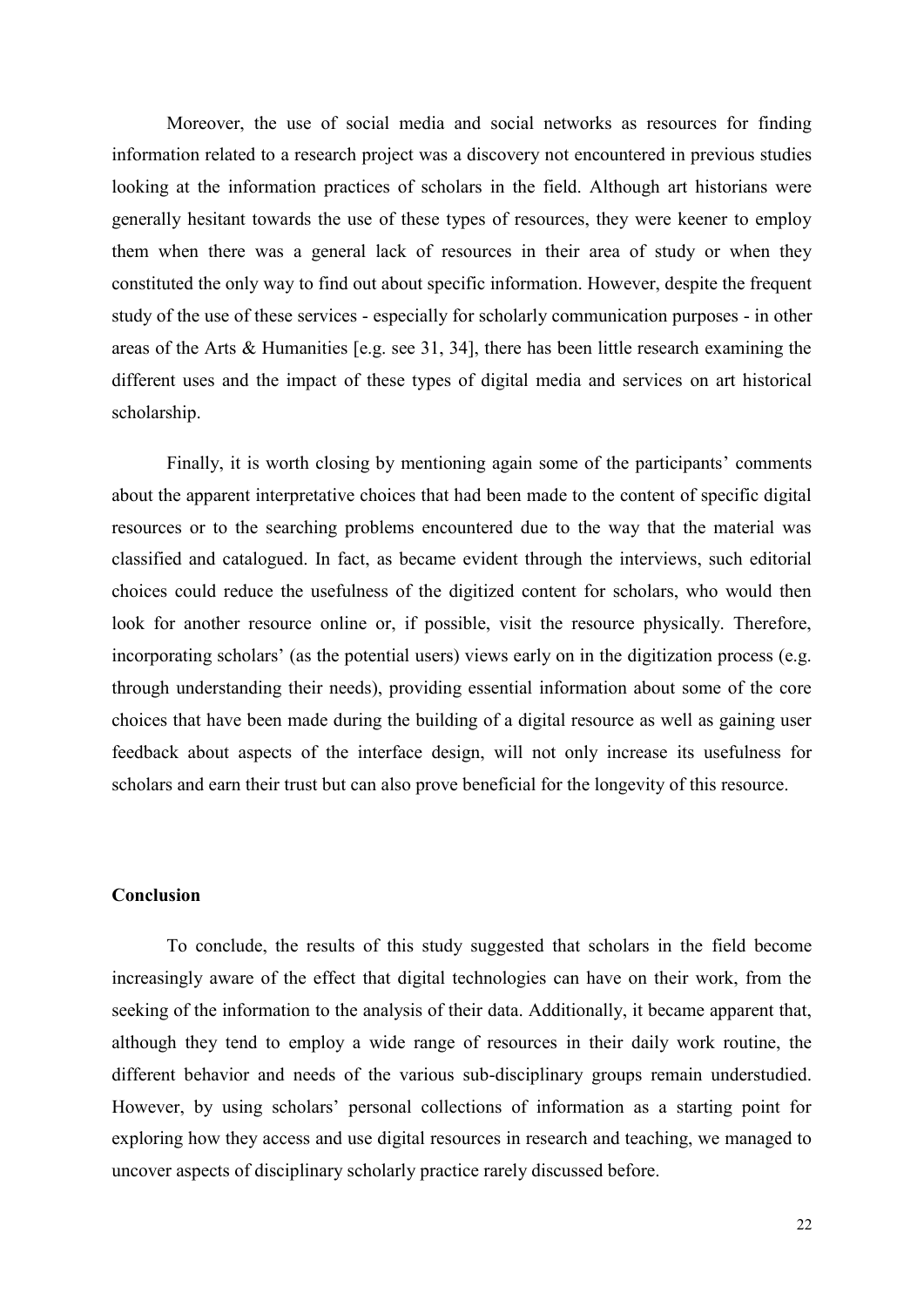More specifically, the finding concerning the impact that the design of a digital resource (beyond its searching capabilities) can have on whether scholars in the field would use a specific resource was an issue that has not been raised before. Also, social media have started to emerge as places where art historians' actively look for information, especially when they face problems accessing other resources; given that our awareness around art historians' engagement with social media is limited, this finding furthers our knowledge of this aspect of scholarly research. Moreover, at least two different stages of information seeking were found to occur in the course of a project where scholars had different information needs during each of them, a new discovery which has direct implications for digital resource design. Lastly, by employing of Kuhlthau's [22] ISP model as the basis for building this argument, we achieved to extend and vary it.

Overall, the findings presented in this paper have enhanced our understanding of some of the core information practices associated with the discovery of information and the steps that follow this; in that way, they contribute to our knowledge about the requirements that art historians have at the early stages of research and beyond as well as the criteria upon which their decisions are made when interacting with digital resources and libraries, which have been underexplored. Finally, this paper has hopefully brought to the fore issues for consideration for information professionals and other scholars interested in understanding and supporting art historical scholarship with appropriate tools and services in the digital age.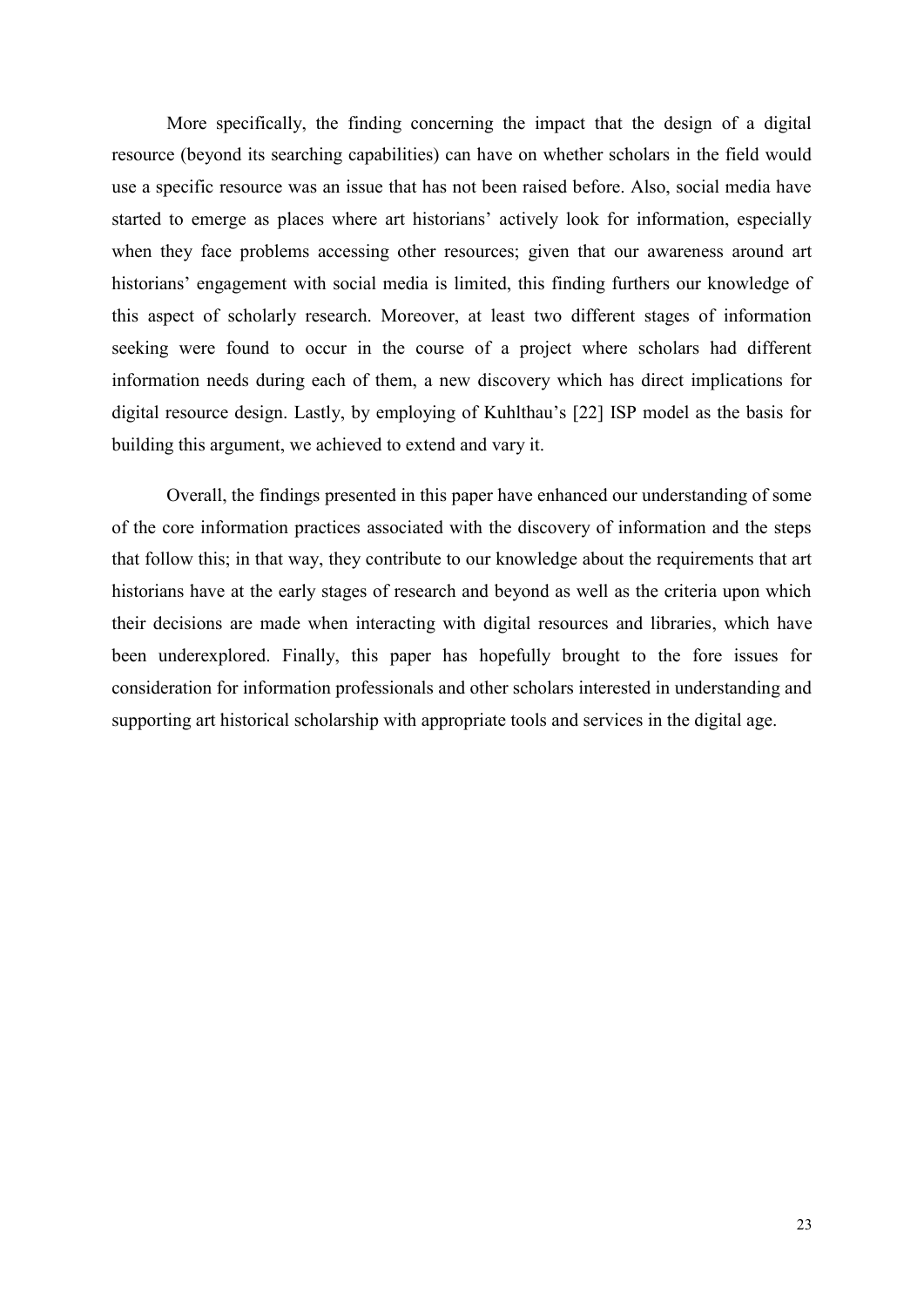# **References**

- 1. Antonijević, S, Stern Cahoy, E (2014). Personal Library Curation: An Ethnographic Study of Scholars' Information Practices. portal: Libraries and the Academy, 14(2), pp. 287- 306.
- 2. Bailey, C, Graham, ME (2000). The Corpus and the Art Historian. Thirtieth International Congress of the History of Art. Art History for the Millenium: Time, London, UK, 3-8 September 2000. International Committee for the History of Art (CIHA). [https://unites.uqam.ca/AHWA/Meetings/2000.CIHA/Bailey.html.](https://unites.uqam.ca/AHWA/Meetings/2000.CIHA/Bailey.html)
- 3. Bakewell, E, Beeman, WO, Reese, CM (1988). Object, Image, Inquiry. The art historian at work. J. Paul Getty Trust, United States of America.
- 4. Bates, MJ (1989). The design of browsing and berrypicking techniques for the online search interface. Online Review, 13(5), pp. 407-424.
- 5. Beaudoin, J (2005). Image and Text: A Review of the Literature Concerning the Information Needs and Research Behaviors of Art Historians. Art Documentation: Journal of the Art Libraries Society of North America, 24(2), pp. 34-37.
- 6. Beaudoin, JE, Brady, JE (2011). Finding Visual Information: A Study of Image Resources Used by Archaeologists, Architects, Art Historians, and Artists. Art Documentation: Journal of the Art Libraries Society of North America, 30(2), 24-36.
- 7. Beeman, A (1995). Stalking the Art Historian. In: Shields, M.A. (Ed.) Work and technology in higher education: the Social Construction of Academic Computing. Lawrence E. Earlbaum, Montclair, N.J., pp. 89-102.
- 8. Brilliant, R (1988). How an Art Historian Connects Art Objects and Information. In: Stam, D.C. & Giral, A. (Eds.) Linking Art Objects and Art Information. Library Trends, 37(2), pp. 120-129.
- 9. Brockman, WS, Neumann, L, Palmer, CL, Tidline, TJ (2001). Scholarly Work in the Humanities and the Evolving Information Environment. Digital Library Federation and Council on Library and Information Resources, Washington, D.C.
- 10. Case, DO (1991). The Collection and Use of Information by Some American Historians: A Study of Motives and Methods. The Library Quarterly, 61(1), pp. 61-82.
- 11. Challener, J (1999). Information-Seeking Behavior of Professors in Art History and Studio Art. Master's Research Paper, Kent State University. [http://www.eric.ed.gov/PDFS/ED435405.pdf.](http://www.eric.ed.gov/PDFS/ED435405.pdf)
- 12. Cuno, J (2012). How Art History is failing at the Internet. The Daily Dot. [http://www.dailydot.com/opinion/art-history-failing-internet/.](http://www.dailydot.com/opinion/art-history-failing-internet/)
- 13. Dallas, C (1998). Humanistic Research, Information Resources and Electronic Communication.

[http://pandemos.panteion.gr:8080/fedora/objects/iid:773/datastreams/PDF1/content.](http://pandemos.panteion.gr:8080/fedora/objects/iid:773/datastreams/PDF1/content)

- 14. Durran, J (1997). Art History, Scholarship and Image Libraries: Realizing the Potential of the Digital Age. [http://www.scribd.com/doc/3799275/Art-History-Scholarship-and-](http://www.scribd.com/doc/3799275/Art-History-Scholarship-and-Image-Libraries-Realising-the-Potential-of-the-Digital-Age)[Image-Libraries-Realising-the-Potential-of-the-Digital-Age.](http://www.scribd.com/doc/3799275/Art-History-Scholarship-and-Image-Libraries-Realising-the-Potential-of-the-Digital-Age)
- 15. Elam, B. (2007) Readiness or avoidance: e-resources and the art historian. Collection Building, 26(1), pp. 4-6.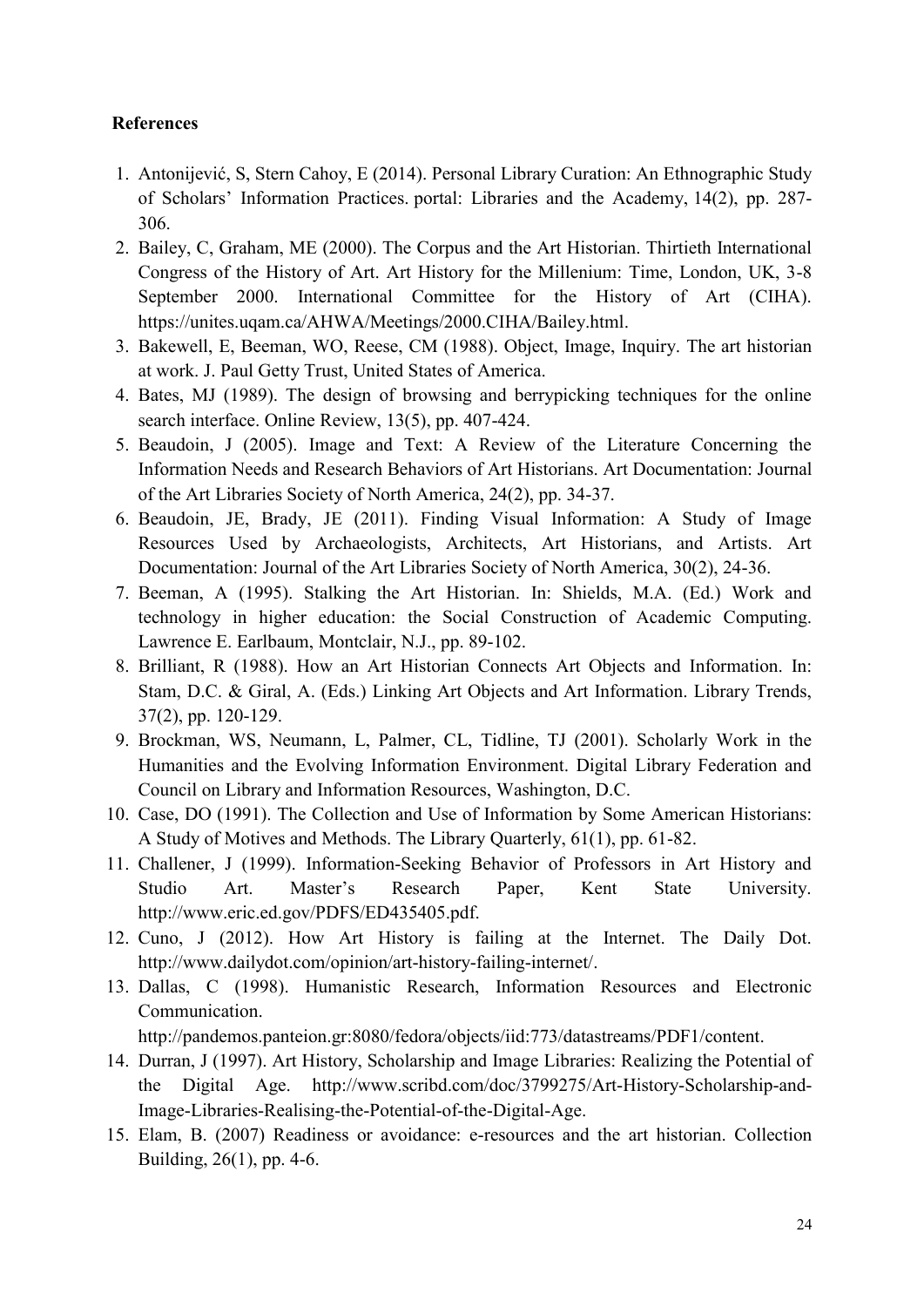- 16. Ellis, D (1993). Modeling the information-seeking patterns of academic researchers: A grounded theory approach. The Library Quarterly, 63(4), pp. 469-486.
- 17. Foster, A, Ford, N (2003). Serendipity and Information Seeking: an empirical study. Journal of Documentation, 59(3), pp. 321-340.
- 18. Greenhalgh, M (2004). Art History. In: Schreibman, Siemens & Unsworth (Eds.), Α Companion to Digital Humanities. Oxford: Blackwell. [http://bit.ly/1XdB1Jr.](http://bit.ly/1XdB1Jr)
- 19. Grindley, N (2006). What's in the Art-Historian's Toolkit? A Methods Network Working Paper. AHRC ICT Methods Network. [http://www.methodsnetwork.ac.uk/resources/wkp01.html.](http://www.methodsnetwork.ac.uk/resources/wkp01.html)
- 20. Harmsen, L (1996). The Internet as a Research Medium for Art Historians. The Art History Research Centre. [http://harmsen.net/ahrc/essay.htm.](http://harmsen.net/ahrc/essay.htm)
- 21. Kamposiori, C, Benardou, A (2011). Collaboration in Art Historical Research: Looking at primitives. Kunstgeschichte, Open Peer Reviewed Journal. [http://www.kunstgeschichte](http://www.kunstgeschichte-ejournal.net/157/)[ejournal.net/157/.](http://www.kunstgeschichte-ejournal.net/157/)
- 22. Kuhlthau, CC (1991). Inside the search process: information seeking from the user's perspective. Journal of the American Society for Information Science, 42(5), pp. 361-371.
- 23. Larkin, C (2010). Looking to the Future While Learning from the Past: Information Seeking in the Visual Arts. Art Documentation: Journal of the Art Libraries Society of North America, 29(1), pp. 49-60.
- 24. Long, M, Schonfeld, RC (2014). Supporting the Changing Research Practices of Art Historians. ITHAKA S+R, 30 April 2014. [http://www.sr.ithaka.org/research](http://www.sr.ithaka.org/research-publications/supporting-changing-research-practices-art-historians)[publications/supporting-changing-research-practices-art-historians.](http://www.sr.ithaka.org/research-publications/supporting-changing-research-practices-art-historians)
- 25. Makri, S, Warwick, C (2010). Information for inspiration: Understanding architects' information seeking and use behaviors to inform design. Journal of the American Society for Information Science and Technology, 61(9), pp. 1745-1770.
- 26. Mann, T (1993). Library Research Models. A Guide to Classification, Cataloging and Computers. Oxford University Press, pp. 9-56.
- 27. Meho, LI, Tibbo, HR (2003). Modeling the Information-Seeking Behavior of Social Scientists: Ellis's Study Revisited. Journal of the American Society for Information Science and Technology, 54(6), pp. 580-587.
- 28. Palmer, CL, Neumann, LJ (2002). The information work of interdisciplinary humanities scholars: exploration and translation. The Library Quarterly, 72(1), pp. 85-117.
- 29. Palmer, CL, Teffeau, LC, Pirmann, CM (2009). Scholarly Information Practices in the Online Environment. Themes from the Literature and Implications for Library Service Development. Graduate School of Library & Information Science (GSLIS), Center for Informatics Research in Science & Scholarship (CIRSS), University of Illinois at Urbana-Champaign. OCLC Research, Dublin, Ohio. [https://www.loc.gov/item/lcwa00095544/.](https://www.loc.gov/item/lcwa00095544/)
- 30. Promey, SM, Stewart, M (1997). Digital Art History: A New Field for Collaboration. American Art, 11(2), pp. 36-41.
- 31. Quan-Haase, A, Martin, K, McCay-Peet, L (2015). Networks of digital humanities scholars: The informational and social uses and gratifications of Twitter. Big Data & Society, 2(1), pp. 1-12.
- 32. Reed, M (1992). Navigator, Mapmaker, Stargazer: Charting the New Electronic Sources in Art History. Library Trends, 40(4), pp. 733-755.